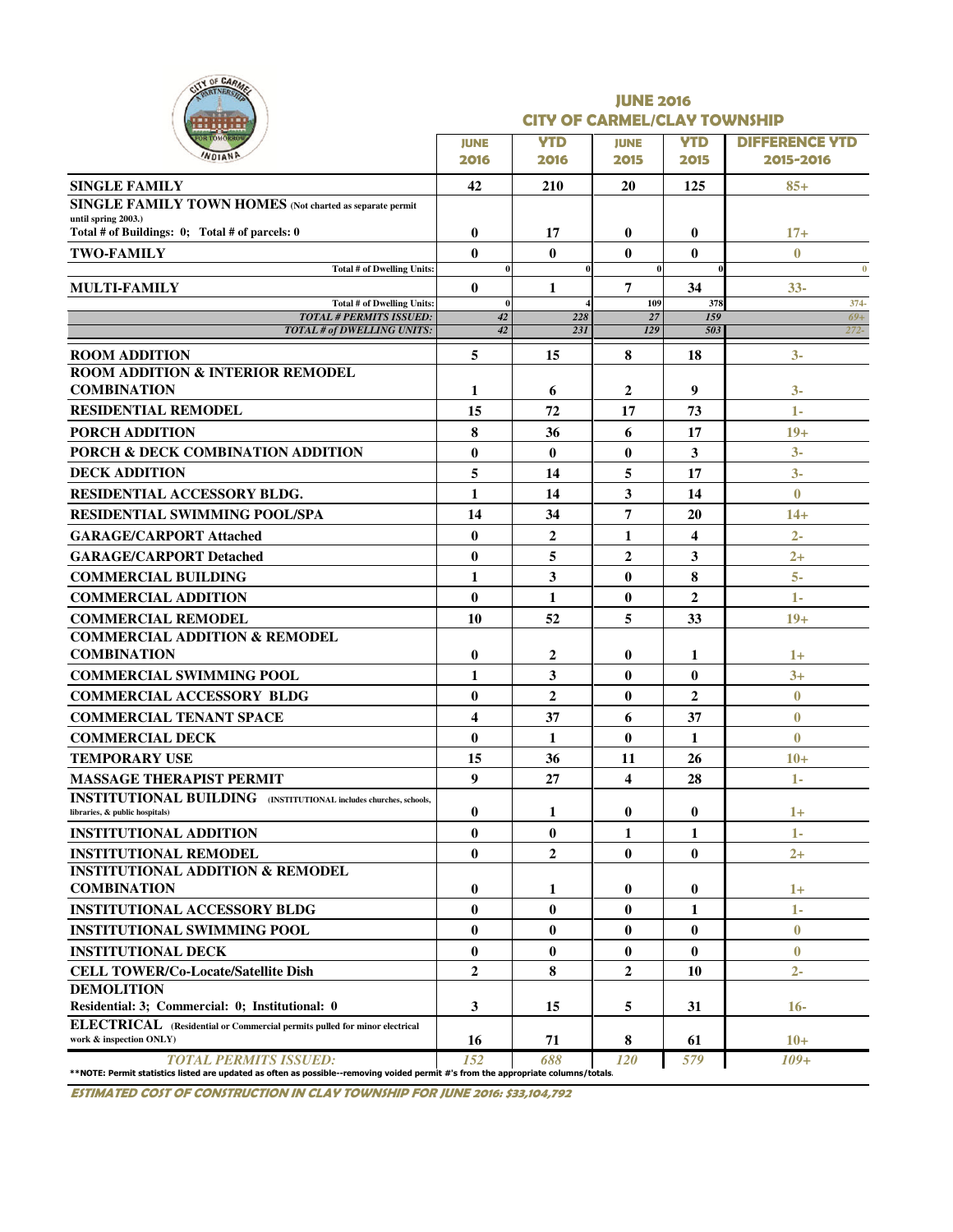### D.O.C.S. BUILDING & SIGN ACTIVITY JUNE 2016

COMMERCIAL, INSTITUTIONAL, & MULTI-FAMILY - NEW STRUCTURES, ACCESSORY BUILDINGS, ADDITIONS, TENANT FINISHES, REMODELS, POOLS, DECKS (Institutional includes churches, schools & libraries)

| <b>Type of Construction</b>                                                                                                                                                                                                                                                                                                                                                                                                                                                                                                                                                                                                                                                                                                                       | <b>Total Permits Issued</b> |
|---------------------------------------------------------------------------------------------------------------------------------------------------------------------------------------------------------------------------------------------------------------------------------------------------------------------------------------------------------------------------------------------------------------------------------------------------------------------------------------------------------------------------------------------------------------------------------------------------------------------------------------------------------------------------------------------------------------------------------------------------|-----------------------------|
| <b>PERMITS ISSUED</b>                                                                                                                                                                                                                                                                                                                                                                                                                                                                                                                                                                                                                                                                                                                             |                             |
|                                                                                                                                                                                                                                                                                                                                                                                                                                                                                                                                                                                                                                                                                                                                                   |                             |
| · Regions Bank, 11447 Springmill Rd.                                                                                                                                                                                                                                                                                                                                                                                                                                                                                                                                                                                                                                                                                                              |                             |
| · Sunrise on the Monon, 9876 Westfield Blvd.                                                                                                                                                                                                                                                                                                                                                                                                                                                                                                                                                                                                                                                                                                      |                             |
| • Hageman Investments, 12821 New Market St. E. #200<br>· Brookfield Group, 12400 N. Meridian St. #150<br>• Liberty Mutual, 350 E. 96 <sup>th</sup> St. 1 <sup>st</sup> Floor<br>· Pearson Ford, 10650 N. Michigan Rd.<br>· Teriyaki Madness, 12525 Old Meridian St.<br>· Finkelmeier Orthodontics, 912 S. Range Line Rd. #140<br>· Rehabilitation of Indiana, 12425 Old Meridian St. #B2<br>• Blue and Company, 12800 N. Meridian St. #400<br>• Alpha.com, 50 E. 96 <sup>th</sup> St. #500<br>· Stryker Orthopedics, 12348 Hancock St.<br>• Tom Wood Lexus, $4160$ E. $96^{th}$ St.<br>. St. Vincent Physical Therapy, 1185 W. Carmel Dr.<br>• Hylant Group, 10401 N. Meridian St. #200<br>· Pearson Ford Exterior Remodel, 10650 N. Michigan Rd. |                             |
| <b>COMMERCIAL CERTIFICATES OF OCCUPANCY ISSUED</b>                                                                                                                                                                                                                                                                                                                                                                                                                                                                                                                                                                                                                                                                                                |                             |
| <b>COMMERCIAL SWIMMING POOL:</b><br>· Drury Inn, 9625 N. Meridian St.                                                                                                                                                                                                                                                                                                                                                                                                                                                                                                                                                                                                                                                                             |                             |
| · Target, 10401 N. Michigan Rd.<br>• New Horizons, 11611 N. Meridian St. #200<br>• CVS Pharmacy, 1421 S. Range Line Rd.<br>• TIAA CREF, 2325 Pointe Parkway #100<br>• Lifetouch, 2325 Pointe Parkway #140                                                                                                                                                                                                                                                                                                                                                                                                                                                                                                                                         |                             |
| • CNO Financial Group, 535 N. College Dr. First Floor                                                                                                                                                                                                                                                                                                                                                                                                                                                                                                                                                                                                                                                                                             |                             |

- Dr. Erik Barrett, 11450 N. Meridian St.
- OBGYN of Indiana, 11595 N. Meridian St. #375
- First American Title, 11711 N. Meridian St. #160
- Pizza 317, 14580 River Rd. #190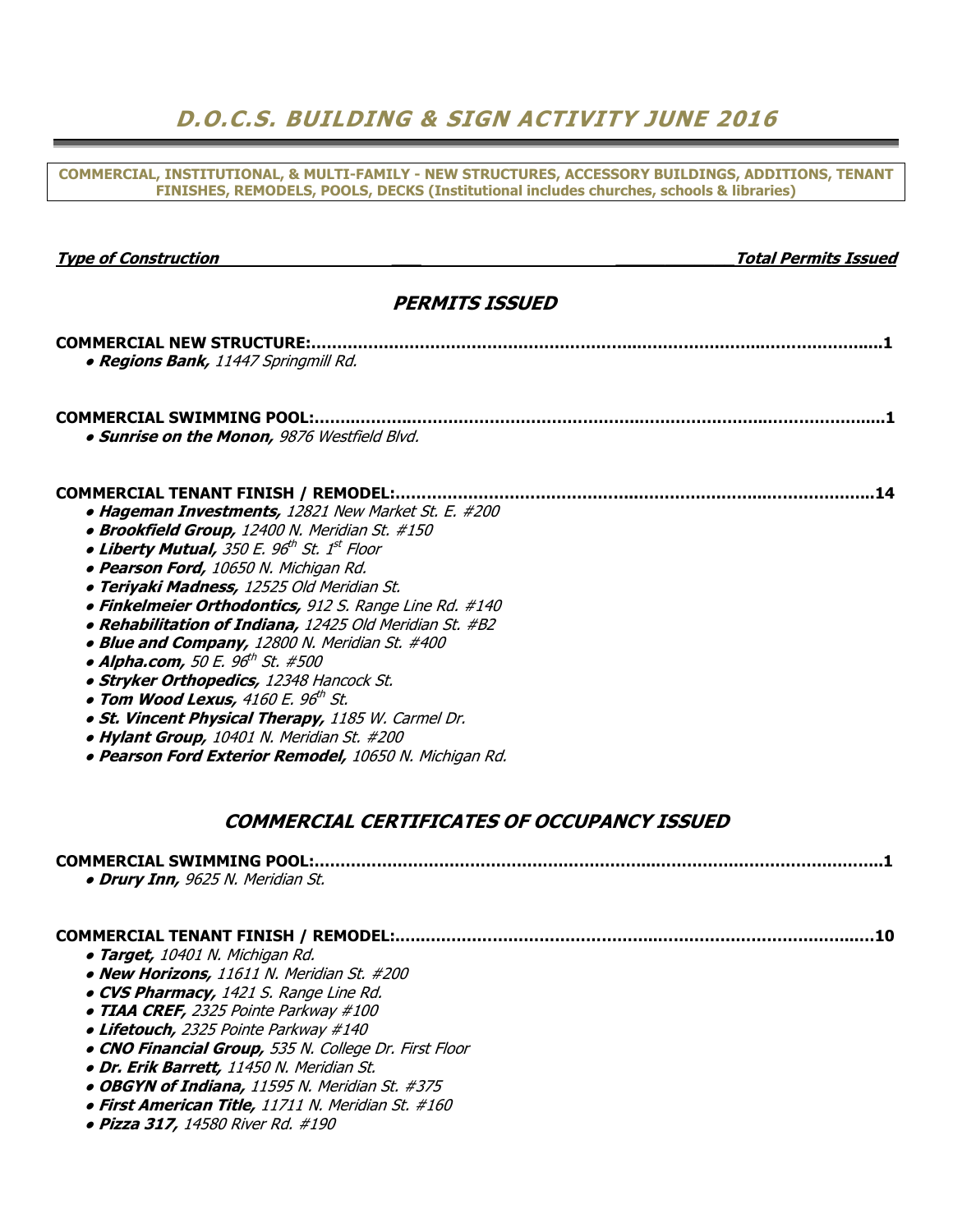### D.O.C.S. BUILDING & SIGN ACTIVITY JUNE 2016

|                                                                                                                                                                  | <b>JUNE 2016</b> | <b>JUNE 2015</b> |
|------------------------------------------------------------------------------------------------------------------------------------------------------------------|------------------|------------------|
| <b>TOTAL PERMITS ISSUED:</b> (EXCLUDING Water, Sewer, and Sign Permits)                                                                                          | 152              | 120              |
| <b>TOTAL WATER &amp; SEWER PERMITS:</b>                                                                                                                          | 37               | 23               |
| <b>TOTAL SIGN PERMITS:</b> (May not include signs approved for/with the issuance/guidelines of a Temporary Use permit)                                           | 42               | 47               |
| <b>BUILDING INSPECTIONS PERFORMED:</b><br>(The # includes inspections by Urban Forestry; but does not include Carmel Fire Dept. or Code Enforcement inspections) | 573              | 496              |
| <b>BUILDING PLAN REVIEWS:</b><br>(As of Feb. 2008: This # includes inspections plan reviews completed by the Building & Code staff for various permit types)     | 139              | 101              |
| <b>PUBLIC REQUEST FOR INFORMATION (RFI):</b>                                                                                                                     | 55               | 66               |

D.O.C.S. NEWS AND NOTES JUNE 2016

- Nick Mishler attended the Association of State Floodplain Managers national conference June 19-23 in Grand Rapids, Michigan.
- David Littlejohn attended a Central Indiana Regional Transit Authority meeting on June 28 in Indianapolis.
- Mike Sheeks attended the Indiana Association of Building Officials education meeting on June 30 in Indianapolis.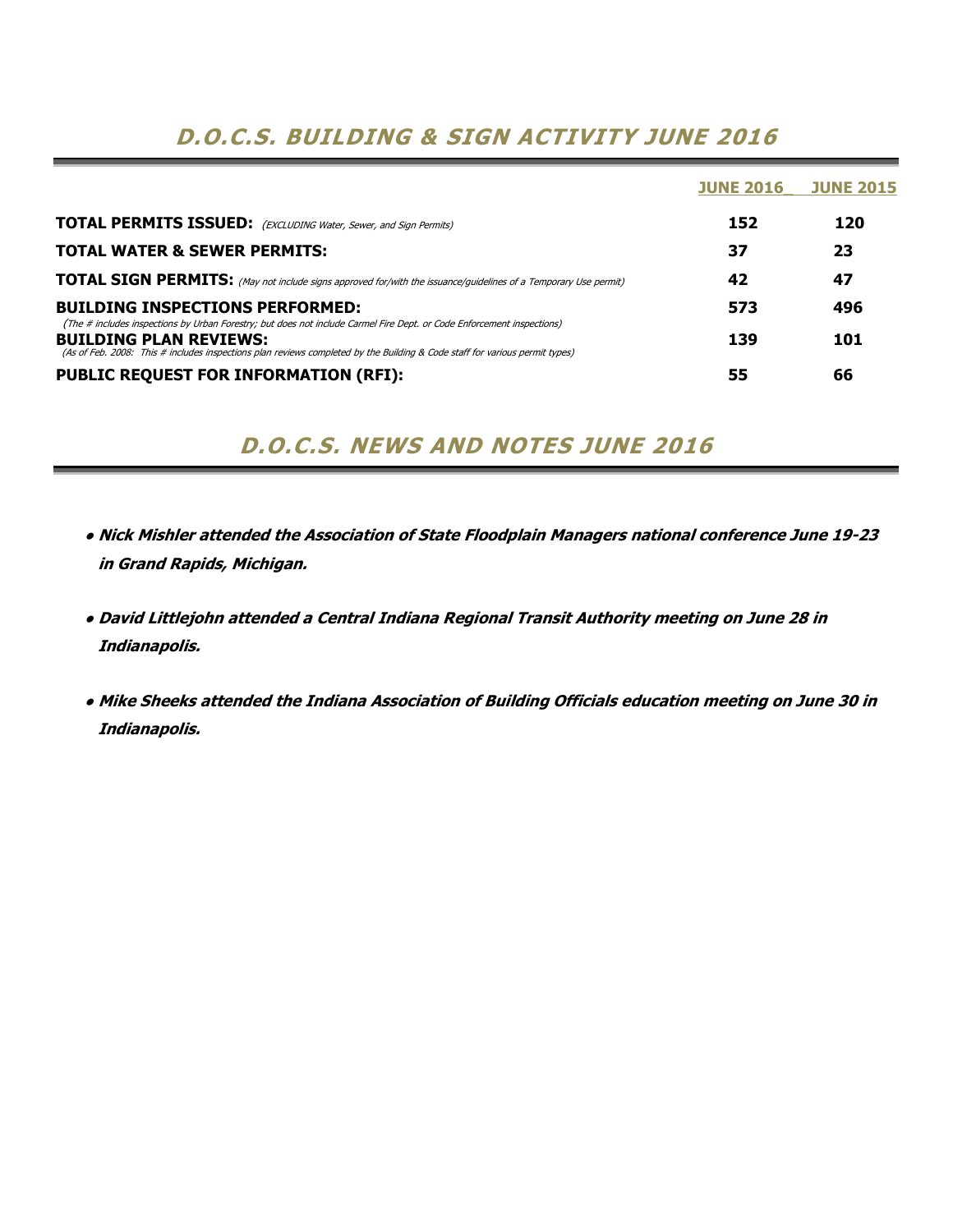## D.O.C.S. CODE ENFORCEMENT ACTIVITY JUNE 2016

### CODE ENFORCEMENT TASK REPORT SUMMARY FOR JUNE 2016

| <b>COMPLAINTS RECEIVED</b> | <b>TOTAL:</b> | <b>INSPECTION STATISTICS</b> | <b>TOTAL:</b> |
|----------------------------|---------------|------------------------------|---------------|
| <b>FMAIL</b>               |               | <b>NEW CASES</b>             | -47           |
| "MY CARMEL" APP            |               | INITIAL INSPECTIONS          | 40            |
| <b>PHONE</b>               | 17            | <b>ABATEMENT</b>             | 6             |
| REFERRAL                   |               | INITIAL VIOLATION NOTICE     | 15            |
| <b>STAFF</b>               | b             | <b>RE-INSPECTIONS</b>        | 70            |
| WALK-IN                    |               | <b>CLOSED CASES</b>          | 38            |

### CODE ENFORCEMENT MONTHLY REPORT FOR JUNE 2016

| <b>TYPE OF COMPLAINT/VIOLATION</b> | <b>NEW CASES</b> | <b>TYPE OF COMPLAINT/VIOLATION</b>  | <b>NEW CASES</b> |
|------------------------------------|------------------|-------------------------------------|------------------|
| <b>BUILDING CODE VIOLATIONS</b>    |                  | PROPERTY MAINTENANCE                |                  |
| <b>COMMERCIAL VEHICLE</b>          | 0                | RECREATIONAL VEHICLE                |                  |
| <b>DUMPSTER</b>                    | 0                | RIGHT-OF-WAY OBSTRUCTION            | 0                |
| <b>FARM ANIMALS</b>                | 0                | SIDEWALK                            | 0                |
| <b>FENCE VIOLATION</b>             | 0                | <b>SIGNS</b>                        | 147              |
| <b>GRASS OR WEEDS</b>              | 31               | <b>TRASH/DEBRIS</b>                 |                  |
| <b>HOME OCCUPATION</b>             | 0                | UNSAFE BUILDING                     | 0                |
| NOISE REGULATIONS                  | 0                | VEHICLE ON DISPLAY, ON LAWN OR JUNK |                  |
| OPEN AND ABANDONED                 | 0                | ZONING USE VIOLATIONS               | 0                |
| <b>OUTDOOR STORAGE</b>             |                  | <b>OTHER</b>                        |                  |
| PARKING IN LAWN/GREENBELT          |                  | <b>TOTAL</b>                        | 194              |

| <b>INSPECTION STATISTICS</b> | <b>TOTAL:</b> |
|------------------------------|---------------|
| <b>NEW CASES</b>             | 6             |
| INITIAL INSPECTIONS          | 6             |
| <b>ABATEMENT</b>             | 4             |
| INITIAL VIOLATION NOTICE     | 8             |
| <b>RE-INSPECTIONS</b>        | 69            |
| <b>CLOSED CASES</b>          |               |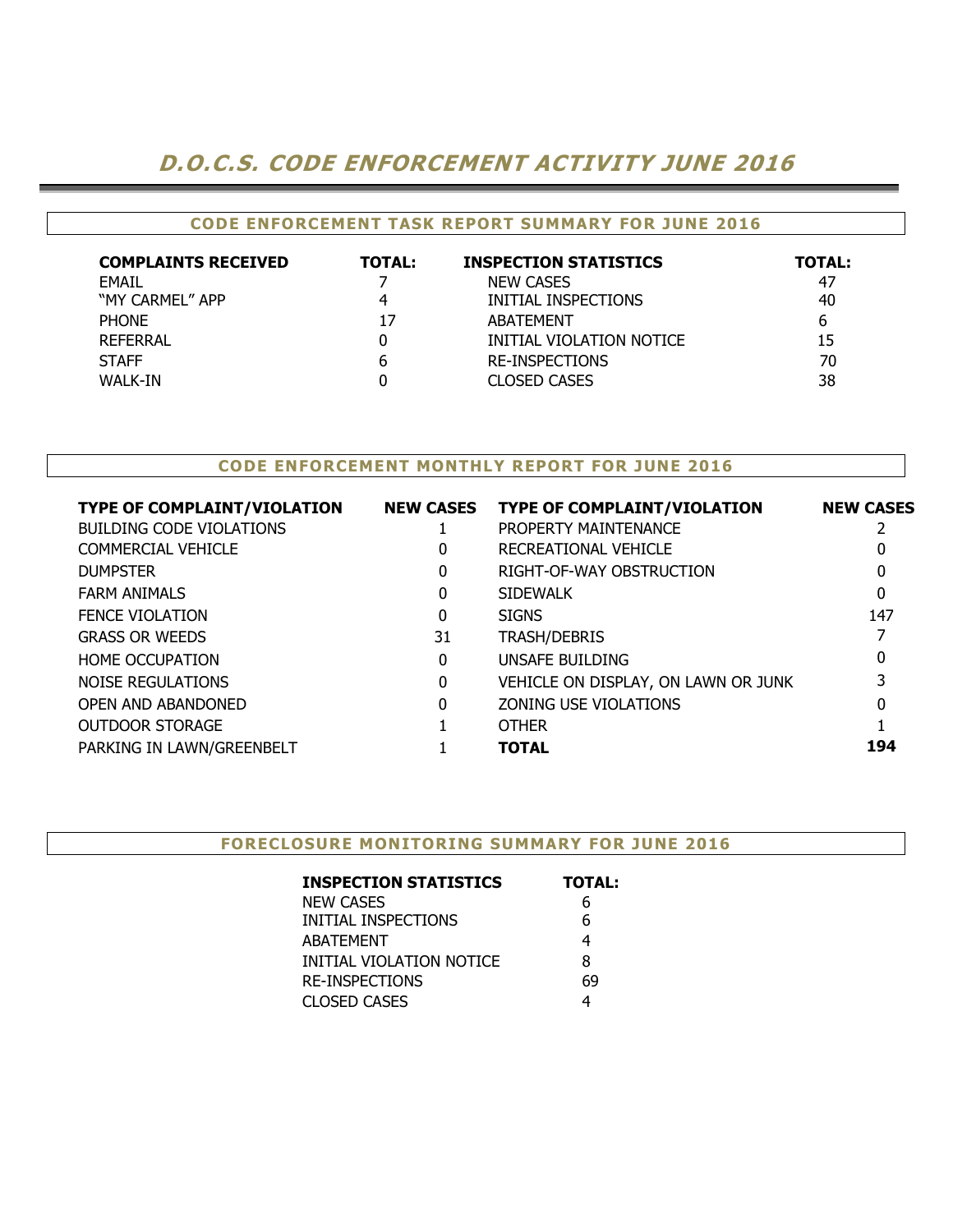#### DEPARTMENT OF COMMUNITY SERVICES INCOME REPORT JUNE 1-30, 2016



| <b>TRANSACTION TYPE:</b>                                                                                                                                                       | <b>TRANSACTIONS:</b> |          | <b>TRANSACTIONS:</b>     |
|--------------------------------------------------------------------------------------------------------------------------------------------------------------------------------|----------------------|----------|--------------------------|
| <b>BUILDING PERMITS:</b> [Building permits includes the fee for full Certificate of Occupancy (C/O) or Substantial<br>Completion (C.S.C.) that will be issued, when required.] | 105                  | \$       | 139,298.30               |
| <b>DEMOLITION PERMITS:</b>                                                                                                                                                     | 2                    | \$       | 563.00                   |
| <b>ELECTRICAL PERMITS:</b> (Separate electrical/meter inspections-no other work being done.)                                                                                   | 11                   | \$       | 1,231.00                 |
| <b>LATE FEES:</b>                                                                                                                                                              | 1                    | \$       | 1,353.00                 |
| <b>MASSAGE THERAPIST PERMITS/RENEWALS:</b>                                                                                                                                     | 8                    | \$       | 220.00                   |
| RE-INSPECTION, ADDITIONAL INSPECTION, AND/OR TEMPORARY C/O /                                                                                                                   | 25                   | \$       | 2,648.00                 |
| C.S.C. FEES:                                                                                                                                                                   |                      |          |                          |
| PLAN AMENDMENT: (COMMERCIAL/INSTITUTIONAL)                                                                                                                                     | 0                    | \$       |                          |
| PLAN AMENDMENT: (RESIDENTIAL)                                                                                                                                                  | $\mathbf{1}$         | \$       | 181.63                   |
| <b>SPECIAL EVENT PERMITS:</b>                                                                                                                                                  | 6                    | \$       | 1,200.00                 |
| <b>TEMPORARY USE PERMITS/EXTENSIONS:</b>                                                                                                                                       | 4                    | \$       | 1,786.00                 |
| <b>ABATEMENT:</b>                                                                                                                                                              | 2                    | \$       | 5,695.50                 |
| <b>ADLS: (Applications)</b>                                                                                                                                                    | 0                    | \$       |                          |
| <b>ADLS AMENDMENTS:</b>                                                                                                                                                        | 1                    | \$       | 199.00                   |
| <b>COMMITMENT AMENDMENTS:</b>                                                                                                                                                  | 0                    | \$       |                          |
| <b>DEVELOPMENT PLAN:</b>                                                                                                                                                       | 0                    | \$       |                          |
| <b>DEVELOPMENT PLAN AMENDMENTS:</b>                                                                                                                                            | $\mathbf{1}$         | \$       | 1,014.00                 |
| <b>HPR REVIEWS:</b>                                                                                                                                                            | 0                    | \$       |                          |
| <b>ORDINANCE AMENDMENT APPLICATIONS:</b>                                                                                                                                       | 0                    | \$       |                          |
| <b>PLAT VACATIONS:</b>                                                                                                                                                         | 0                    | \$       | $\overline{\phantom{a}}$ |
| <b>PRIMARY PLATS:</b>                                                                                                                                                          | 0                    | \$       |                          |
| <b>PRIMARY PLAT AMENDMENTS:</b>                                                                                                                                                | 0                    | \$       |                          |
| <b>PUD ORDINANCES:</b>                                                                                                                                                         | $\mathbf{1}$         | \$       | 7,783.00                 |
| <b>REZONE:</b>                                                                                                                                                                 | 0                    | \$       |                          |
| <b>SDR SITE PLAN REVIEWS:</b>                                                                                                                                                  | 2                    | \$       | 326.00                   |
| <b>SECONDARY PLATS / REPLATS:</b>                                                                                                                                              | 0                    | \$       |                          |
| <b>SUBDIVISION WAIVERS:</b>                                                                                                                                                    | 0                    | \$       |                          |
| <b>ZONING WAIVER:</b>                                                                                                                                                          | 1                    | \$       | 99.00                    |
| <b>TAC ONLY APPLICATIONS:</b>                                                                                                                                                  | 0                    |          |                          |
| <b>COMMITMENT AMENDMENT:</b>                                                                                                                                                   |                      | \$<br>\$ |                          |
|                                                                                                                                                                                | 0                    |          |                          |
| <b>DEVELOPMENT STANDARDS VARIANCES:</b>                                                                                                                                        | 2                    | \$       | 3,107.00                 |
| <b>HEARING OFFICER REVIEWS:</b>                                                                                                                                                | 1                    | \$       | 167.00                   |
| <b>SPECIAL EXCEPTION VARIANCE:</b>                                                                                                                                             | 0                    | \$       |                          |
| <b>SPECIAL USES: (Inlcudes Special Use Amendments)</b>                                                                                                                         | 0                    | \$       | $\overline{\phantom{a}}$ |
| <b>USE VARIANCES:</b>                                                                                                                                                          | 0                    | \$       |                          |
| <b>SIGN PERMITS:</b>                                                                                                                                                           | 21                   | \$       | 7,246.97                 |
| <b>ADMINSTRATIVE APPROVALS:</b>                                                                                                                                                | 0                    | \$       |                          |
| <b>APPEALS:</b>                                                                                                                                                                | 0                    | \$       |                          |
| MISC.: (COPIES/MAPS/DUPLICATE PLARCARDS/ETC)                                                                                                                                   | 4                    | \$       | 274.75                   |
| <b>ZONING DETAILS/LETTER:</b>                                                                                                                                                  | 0                    | \$       |                          |
| PARK & RECREATION IMPACT FEE: (PRIF)                                                                                                                                           | 31                   | \$       | 67,022.00                |
| <b>TOTALS:</b>                                                                                                                                                                 |                      |          |                          |
| <b>GENERAL FUND #101:</b>                                                                                                                                                      |                      | \$       | 174,393.15               |
| <b>PRIF ACCOUNT # 106:</b>                                                                                                                                                     |                      | \$       | 67,022.00                |
| <b>UTILITY FEES: (Sewer/Water permits)</b>                                                                                                                                     |                      | \$       | 109,837.00               |
| <b>TOTAL DEPOSIT:</b>                                                                                                                                                          |                      | \$       | 351,252.15               |
| Last Month's General Fund Deposit:                                                                                                                                             |                      | \$       | 198,132.64               |
| <b>Last Month's Total Deposit:</b>                                                                                                                                             |                      | \$       | 386,968.64               |

NOTE: Receipts were deposited for 22 business days this month.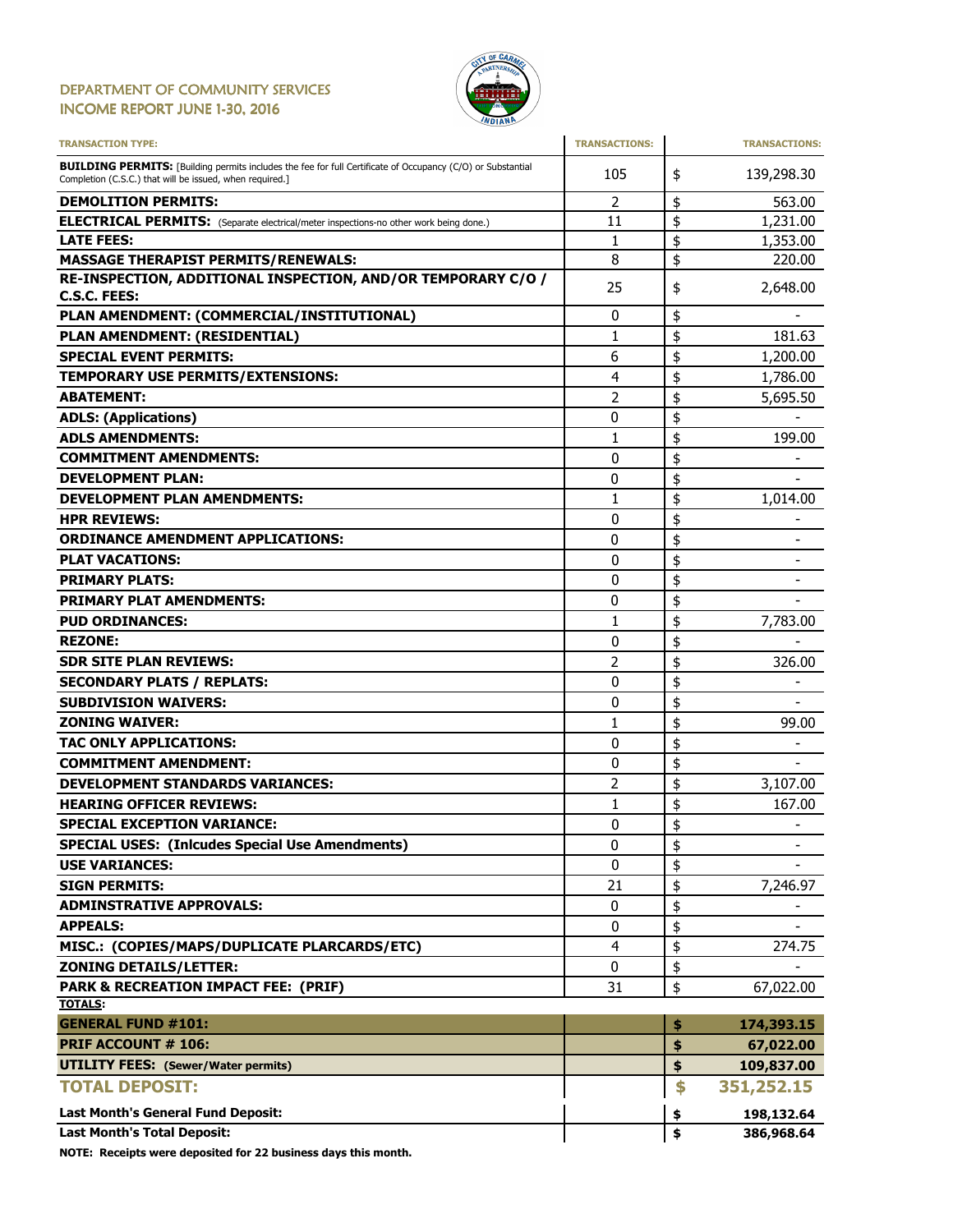| Date: 7/1/2016 |  |  |  |
|----------------|--|--|--|
|----------------|--|--|--|

| Issue<br>Date | ∖tat⊔ | Permi<br><b>NO</b> | Subdiv Name                    | <b>Property Address</b>            | Permit Type Description             | Estimated<br>Cost of<br>Constructio | Sq Ft       | Contractor Name                              | <b>Contractor Address</b>        | Cont.City                         | Cont.<br>State | Cont.<br>Zip | Cont.Phone             | Propety Owner (as listed<br>per applicant) | Owner Adrs                     | Owner City          | Owner<br>State | Owne<br>Zip |
|---------------|-------|--------------------|--------------------------------|------------------------------------|-------------------------------------|-------------------------------------|-------------|----------------------------------------------|----------------------------------|-----------------------------------|----------------|--------------|------------------------|--------------------------------------------|--------------------------------|---------------------|----------------|-------------|
| 06/02/16      |       | 605010             |                                | 2821 NEW MARKET ST E #200          | OMMERCIAL REMODEL                   | \$98,868                            | 4.070       | <b>HAGEMAN INVESTMENTS</b>                   | 3910 PURDUE RD #600              | NDIANAPOLI                        |                | 16268        |                        | 17) 927-8300 NEW MARKET HG                 | 8910 PURDUE RD #600            | <b>NDIANAPOLIS</b>  |                | 46268       |
|               |       | 6050138            | HE SANCTUARY AT 116TH STREET   | 1998 SPARROW HAWK PI               | ESIDENTIAL SINGLE FAMILY DWELLING   | \$380,000                           | 5.740       | RYAN HOMES INC                               | 8425 WOODFIELD CROSSING STE 310W | <b>NDIANAPOLIS</b>                |                | 46240        | 17) 819-2623           | <b>RYAN HOMES</b>                          | 8425 WOODFIELD CROSSING BLVD   | NDIANAPOLIS         |                | 46240       |
|               |       | 605016             | THE MEADOWS AT THE LEGACY      | 4065 KNIGHTSTOWN DR WEST           | RESIDENTIAL SINGLE FAMILY DWELLING  | \$250,000                           | 5,455       | CALATLANTIC HOMES OF INDIANA                 | 9025 NORTH RIVER RD, SUITE 100   | <b>JDIANAPOLIS</b> IN             |                | 46240        | 317) 846-2783          | CALATLANTIC HOMES OF INDIANA INC           | 9025 NORTH RIVER RD, SUITE 100 | NDIANAPOLIS         |                | 46240       |
|               |       | 16050180           |                                | 10655 HAVERSTICK RD                | TEMPORARY USE SPECIAL EVENT         | \$0                                 | $\Omega$    | ST. ELIZABETH SETON                          | 10655 HAVERSTICK ROAD            | CARMEL                            |                | 46033        |                        | DIOCESE OF LAFAYETTE INDIANA               | 610 LINGLE AVE                 | LAFAYETTE           |                | 47902       |
|               |       | 605018             |                                | 1242 W 136 ST                      | TEMPORARY USE CONSTRUCTION FACILITY | \$0                                 | $\Omega$    | <b>8 W CORPORATION</b>                       | P.O. BOX 42267                   | NDIANAPOLIS                       |                | 16242-0267   |                        | 317) 244-7637 B & D CARMEL PROPERTIES, LLC | 912 RANGE LINE RD S #201       |                     |                |             |
|               |       | 1606000            | <b>EDEN FOREST</b>             | 1707 FOREST DR                     | ELECTRICAL PERMIT/INSPECTION        | \$0                                 | $\Omega$    | <b>INDER ELECTRIC</b>                        | 9087 TECHNOLOGY DRIVE            | <b>ISHERS</b>                     |                | 16038        | 317) 842-0809          | MYER, JAMES & CAROLYN                      | 11707 FOREST DR                | CARMEL              |                | 46033       |
| 06/03/16      |       | 1605000            |                                | 12400 N MERIDIAN ST #150           | COMMERCIAL REMODE                   | \$411,000                           | 12.000      | LD HINER & ASSOCIATES INC                    | <b>PO BOX 476</b>                | <b>ARMEL</b>                      |                | 36082        | 317) 439-2623          | <b>MERIDIAN PARK II</b>                    | 12220 N MERIDIAN ST #155       | CARMEL              |                | 46032       |
|               |       | 6050088            |                                | <b><i>NORK DONE IN CLIENTS</i></b> | MASSAGE THERAPIST PERMIT            | \$0                                 | $\Omega$    | <b>NADDEY NEWTON, PATRICIA ANN</b>           | 15701 EXPLORATION BLVD           | NOBLESVILLE                       |                | 16060        | 317) 645-5081          | SELF OWNED BUSINESSS                       | WORK DONE IN CLIENTS HOMES     | CARMEL              |                | 46032       |
|               |       | 16050136           | COPPERGATE                     | 10566 COPPERGATE DR                | RESIDENTIAL SINGLE FAMILY DWELLING  | \$1,300,00                          | 13,180      | <b>HOSS BUILDING GROUP</b>                   | 1825 BROADWAY ST                 | <b>INDIANAPOLIS</b>               |                | 46236        | 317) 823-978           | COELLNER, CHAD & ALLISON                   | 10566 COPPERGATE               | CARMEL              |                | 46032       |
|               |       | 605017             | <b>GRAY OAKS</b>               | 4752 GRAY OAKS DRIVE               | RESIDENTIAL SINGLE FAMILY DWELLING  | \$729,41                            | 6,885       | OLD TOWN DESIGN                              | 1132 S RANGELINE RD STE 200      | ARME:                             |                | 16032        | 317) 626-8486          | WILLIAMS, DAVID & DONNA                    | 720 S RANGELINE RD #319        | CARMEL              |                | 46032       |
|               |       | 605018             | <b>BLACKWELL PARK</b>          | 652 3RD AVE NE                     | RESIDENTIAL SINGLE FAMILY DWELLING  | \$492,882                           | 4,290       | OLD TOWN DESIGN                              | 1132 S RANGELINE RD STE 200      | CARMEL                            |                | 46032        | 317) 626-8486          | SCHALLER, JIM & SANDY                      | 9024 ADMIRALS BAY              | <b>INDIANAPOLIS</b> |                | 46036       |
| 06/06/16      |       | 60401              |                                | 0401 N MERIDIAN ST #200            | COMMERCIAL TENANT FINISH            | \$400,000                           | 10,375      | <b>MEYER &amp; NAJEM INC</b>                 | 11787 LANTERN RD                 | <b>ISHERS</b>                     |                | 16038        | 17) 577-0007           | <b>ZELLER REALTY GROUP</b>                 | 11611 MERIDIAN ST N #120       | CARMEL              |                | 46032       |
|               |       | 605010             | WOODLAND GREEN                 | 1110 MOSS DR                       | RESIDENTIAL PORCH ADDITION          | \$48,000                            | 288         | <b>/ICKREY REMODELING</b>                    | 2775 N 150 W                     | LEBANON                           |                | 46250        | 765) 482-734           | BOTHWELL, DICK & MARSHA                    | 11110 MOSS DR                  | CARMEL              |                | 46033       |
|               |       | 605021             | ARKWOOD CROSSING               | 350 96TH ST E - 1ST FLOOF          | COMMERCIAL TENANT FINISH            | \$86,500                            | 13,014      | CAPITOL CONSTRUCTION<br><b>FRVICES</b>       | 11051 VILLAGE SQUARE LN          | <b>ISHERS</b>                     |                | 46038        | 17) 574-5488           | LIBERTY PARKWOOD CROSSING LLC              | P.O. BOX 40509                 | <b>INDIANAPOLIS</b> |                | 46240       |
| 06/07/16      |       | 16050160           |                                | 0650 N MICHIGAN RD                 | COMMERCIAL REMODEL                  | \$675,000                           | 84          | CATALYST CONSTRUCTON MGT                     | 5158 E 65TH ST                   | <b>INDIANAPOLIS</b>               |                | 46220        |                        | 317) 579-1555 PEARSON FORD                 | 10650 MICHIGAN RD N            | ZIONSVILLE          |                | 46077       |
|               |       | 16050190           | <b>HUNTINGTON CHASE</b>        | 1569 SUTTON PLACE DR               | RESIDENTIAL SWIMMING POOL           | \$25,000                            | 1,650       | AMERICAN POOLS                               | 2925 SHERMAN ST                  | <b>INDERSON</b>                   |                | 16016        | 765) 602-237           | SOUDAT, ANDREI & SVETLANA                  | 11569 SUTTON PL DR             | CARMEL              |                | 46032       |
|               |       | 16050195           | JACKSON'S GRANT ON WILLIAMS CR | 541 JACKSONS GRANT BLVD            | RESIDENTIAL SINGLE FAMILY DWELLING  | \$450,795                           | 5,209       | OLD TOWN DESIGN                              | 1132 S RANGELINE RD STE 200      | CARMEL                            | IN             | 46032        |                        | 317) 626-8486 OLD TOWN DESIGN GROUP        | 240 5TH STREE NE               | CARMEL              |                | 46032       |
|               |       | 605020             | NORTHWOOD HILLS                | 1907 FOREST LANE                   | RESIDENTIAL REMODEL                 | \$20,000                            | 1.400       | BONEWITZ, PETER                              | 11907 FOREST LANE                | CARMEL                            | IN             | 46033        |                        | <b>BONEWITZ, PETER</b>                     | 11907 FOREST LANE              | CARMEL              |                | 46033       |
|               |       | 605020             | WOODS AT SHELBORNE. THE        | 3350 SHELBORNE WOODS PKWY          | RESIDENTIAL SINGLE FAMILY DWELLING  | \$610,00                            | 7.262       | PULTE HOMES OF INDIANA                       | 11590 N MERIDIAN ST #530         | CARMEL                            | IN             | 46032        |                        | 317) 575-2350 PULTE HOMES                  | 11590 MERIDIAN ST N #530       | CARMEL              |                | 46032       |
|               |       | 60502              | THE PRESERVE AT BEAR CREEK     | 4237 KODIAK DR                     | RESIDENTIAL SINGLE FAMILY DWELLING  | \$451,000                           | 7.444       | PULTE HOMES OF INDIANA                       | 11590 N MERIDIAN ST #530         | CARMEL                            |                | 16032        | 317) 575-235           | PULTE HOMES OF INDIANA LLC                 | 11590 MERIDIAN ST N #530       | CARMEL              |                | 46032       |
|               |       | 3009081            |                                | 1110 HAVERSTICK RD                 | ELECTRICAL PERMIT/INSPECTION        | \$0                                 | $\Omega$    | ELLISON ELECTRIC INC.                        | 1918 DECLARATION DR              | GREENFIELD                        |                | 46140        | 317) 462-6787          | DOUCETTE, NANCY                            | 11110 HAVERSTICK ROAD          | CARMEL              |                | 46033       |
| 06/08/16      |       | 604015             | <b>WINDSOR GROVE</b>           | 0553 IRON HORSE LN                 | RESIDENTIAL SWIMMING POOL           | \$45,000                            | 1.500       | <b>HENDRICK POOL</b>                         | 6383 W PENDLETON PIKE            | <b><i><u>MCCORDSVILLE</u></i></b> |                | 16055        | 317) 335-266           | PARK, SOOMIN/CHEN, LEI                     | 10553 IRON HORSE               | CARMEL              |                | 46032       |
|               |       | 1605018            | <b>FAIRGREEN TRACE</b>         | 525 OUAIL GLENCT                   | RESIDENTIAL PORCH ADDITION          | \$9,000                             | 120         | <b>JARAGOSKY</b>                             | 235 8TH ST, STE 1150             | NOBLESVILLE                       |                | 16060        | 317) 478-4983          | MCCANN.DARLENE/SCHEPERS.SUZET              | 1525 QUAIL GLEN CT             | CARMEL              |                | 46032       |
|               |       | 6050193            | VILLAGE OF WESTCLAY            | 2980 FEATHERBELL BLVD              | RESIDENTIAL DECK ADDITION           | \$17,000                            | 260         | PRECISION CUT LAWN SERVICE                   | 5703 W SMITH VALLEY RD           | GREENWOOD                         |                | 46142        |                        | 317) 691-8663 CARRICO, BRIAN               | 12980 FEATHERBELL BLVD         | CARMEL              |                | 46032       |
|               |       | 6050202            | <b>HORNHURST ADDITION</b>      | 1 THORNHURST DR                    | <b>ESIDENTIAL REMODEL</b>           | \$45,000                            | 800         | SHELTON, ROBERT & MELISSA                    | 1 THORNHUST DR                   | CARMEL                            |                | 16032        |                        | SHELTON, ROBERT & MELISSA                  | 21 THORNHUST DR                | CARMEL              |                | 46032       |
|               |       | 6050209            |                                | 22 S RANGE LINE RD SUITE B         | <b>EMPORARY USE OUTDOOR SALES</b>   | \$0                                 | $\Omega$    | SHAFER, SUSAN                                | 12754 CRESCENT DF                | CARMEL                            |                | <b>SCOA</b>  | 17) 517-3661           | <b>MOHAWK LF</b>                           | 620 A RANGELINE RD S           | CARMEL              |                | 46032       |
|               |       | 605021             | <b>WESTPARK AT SPRINGMILI</b>  | 2862 CLIFFORD CIR                  | <b>ESIDENTIAL REMODEL</b>           | \$30,000                            | 360         | <b>MATTINGLY, PAT</b>                        | 219 N EAST ST                    | <b>ENDLETON</b>                   |                | 16064        | 17) 430-422            | PARADIS, TOM & LINDA                       | 12862 CLIFFORD CIRCLE          | CARMEL              |                | 46032       |
|               |       | 6060013            |                                | 140 E 116 ST                       | <b>EMPORARY USE SPECIAL EVENT</b>   | \$0                                 | $^{\circ}$  | <b>MARSH SUPERMARKET</b>                     | 2140 116TH ST E                  | CARMEL                            |                | 16032        |                        | MSI EAST 116TH ST CARMEL PORTFOL           | 3625 DUFFERN ST #500           | <b>DOWNVIEW</b>     |                | 00000       |
| 06/09/16      |       | 6030143            | <b>SHOPPES AT PROVIDENCE</b>   | 2525 OLD MERIDIAN ST               | <b>COMMERCIAL REMODE</b>            | \$75,000                            | 1,218       | CAPITOL CONSTRUCTION                         | 11051 VILLAGE SQUARE LANE        | <b>ISHERS</b>                     |                | 16038        |                        | SWEENEY, TREVOR                            | 4675 KNOX FORD RD              | /FVAY               |                | 47043       |
|               |       | 6050030            |                                | VORK DONE IN CLIENTS               | MASSAGE THERAPIST PERMIT            | \$0                                 | $\Omega$    | RAGESSER, APRI                               | 909 C HALL ST                    | <b>IPTON</b>                      |                | 16072        |                        | <b>SELF OWNED BUSINESSS</b>                | WORK DONE IN CLIENTS HOMES     | <b>ARMEL</b>        |                | 46032       |
|               |       | 6050163            |                                | 3610 N MERIDIAN ST                 | GENERAL TEMPORARY USE               | \$0                                 | $\mathbf 0$ | <b>JSA FIREWORKS</b>                         | 7800 RECORDS ST STE A            | INDIANAPOLIS IN                   |                | 46226        | (317) 352-5993 BRIXMOR |                                            | 1 FAYETTE STREET #300          | CONSHOHOCK          |                | 19428       |
|               |       | 16050164           |                                | 4000 E 96 ST                       | GENERAL TEMPORARY USE               | \$0                                 | $\Omega$    | <b>JSA FIREWORKS</b>                         | 7800 RECORDS ST STE A            | NDIANAPOLIS                       |                | 46226        |                        | 317) 352-5993 VERITAS REALTY, LLC          | 930 E 66TH ST                  | <b>INDIANAPOLIS</b> |                | 46220       |
|               |       | 16050172           | RIVERVIEW MEDICAL PARK         | 4535 HAZEL DELL PKWY               | WALL SIGN PERMANENT                 | \$0                                 | 41          | SIGN CRAFT INDUSTRIES                        | 8816 CORPORATION DRIVE           | NDIANPOLIS                        |                | 46256        |                        | PLUM CREEK PARTNERS, LLC                   | 320 N MERIDIAN, SUITE 700      | <b>INDIANAPOLIS</b> |                | 46204       |
|               |       | 16050183           |                                | 912 S RANGE LINE RD #140           | COMMERCIAL TENANT FINISH            | \$291,000                           | 2,368       | SHAMROCK BUILDERS                            | 9800 WESTPOINT DR #200           | <b>INDIANAPOLIS</b>               |                | 4625F        | 317) 863-3358          | <b>B &amp; D CARMEL PROPERTIES, LLC</b>    | 912 RANGE LINE RD S #201       |                     |                |             |
|               |       | 60502              |                                | 0540 HUSSEY LN                     | RESIDENTIAL SWIMMING POOL           | \$110,000                           | 2,150       | BURKE POOL COMPANY                           | 5741 W 84TH ST                   | NDIANAPOLIS                       |                | 16278        | 317) 872-5308          | BAHLER, MIKE & DEBBI                       | 10540 HUSSEY LANE              | CARMEL              |                | 46032       |
|               |       | 60600              | <b>ILLAGE OF MOUNT CARMEL</b>  | 95 BENNETT DF                      | ELECTRICAL PERMIT/INSPECTION        | \$0                                 |             | <b>JEFFERSON ELECTRIC LLC</b>                | 2114 E WASHINGTON ST             | <b>NDIANAPOLIS</b>                |                | 46201        | 317) 418-391           | WOOD, DIANE                                | 95 BENNETT RD                  | CARMEL              |                | 46032       |
| 06/10/16      |       | 606000             |                                | 876 WESTFIELD BLVD                 | COMMERCIAL SWIMMING POOL            | \$98,000                            | 2,860       | CLASSIC POOL AND PATIO                       | 9211 CASTLEGATE DR               | <b>NDIANAPOLIS</b>                |                | 16256        | 17) 842-766            | SUNRISE ON THE MONON, LLC                  | 1132 S RANGELINE RD., STE 200  | CARMEL              |                | 46032       |
|               |       | 606000             | CARMEL SCIENCE AND TECHNOLOGY  | 2425 OLD MERIDIAN ST SUITE B2      | COMMERCIAL REMODEL                  | \$82,000                            | 3.859       | ALLEN SYSTEMS INC                            | P.O. BOX 226                     | FAIRLAND                          |                | 46126        | 17) 716-592            | <b>ANDMARK PROPERTIES</b>                  | 9333 N MERIDIAN                | <b>NDIANAPOLIS</b>  |                | 46260       |
|               |       | 606000             |                                | <b>855 CITY CENTER DF</b>          | EMPORARY USE SPECIAL EVENT          | \$0                                 |             | A CLASSIC RENTA                              | 1333 E 86TH ST                   | <b>NDIANAPOLIS</b>                |                | 16240        | 17) 253-058            | CENTER FOR THE PERFORMING ARTS             | 355 W CITY CENTER DR           | CARMEL              |                | 46032       |
|               |       | 606007             | <b>SIMEON HAWKINS</b>          | 10 W MAIN ST                       | <b>ELECTRICAL PERMIT/INSPECTION</b> | \$0                                 | $^{\circ}$  | <b>BARTH ELECTRIC</b>                        | 1934 N ILLINOIS                  | <b>NDIANAPOLIS</b>                |                | 16202        | 317) 924-622           | CARMEL LOFTS LLC                           | 47 W PENNSYLVANIA ST           | <b>INDIANAPOLIS</b> |                | 46204       |
| 06/13/16      |       | 60501              | RA MENDENHALI                  | 221 W MAIN ST                      | EMPORARY USE SPECIAL EVENT          | \$0                                 |             | HADE, MATT                                   | 14740 MACDUFF DR                 | <b>VOBLESVILLE</b>                |                | 3062         |                        | 2156 MERIDIAN ASSOCIATES LLC               | 12156 MERIDIAN ST.N            | CARMEL              |                | 46032       |
|               |       | 60501              | <b>HEATHER KNOLL</b>           | 4460 LIVINGSTON LN                 | RESIDENTIAL REMODEI                 | \$22,139                            | 703         | <b>CMH BUILDERS INC</b>                      | 8847 COMMERCE PARK PLACE         | <b>NDIANAPOLIS</b>                |                | 16268        | 17) 714-653            | <b>DESHANO, MIKE &amp; KATIE</b>           | 14460 LIVINGSTON LN            | CARMEL              |                | 46074       |
|               |       | 00906              | <b>OVERLOOK AT THE LEGACY</b>  | 4049 TRUEBLOOD IN                  | RESIDENTIAL SINGLE FAMILY DWELLING  | \$340,000                           | 5,009       | WEDGEWOOD BUILDING CO., LLC 32 1ST ST NE     |                                  | CARMEL                            |                | 16032        |                        | 17) 669-6315 WEDGEWOOD BUILDING CO., LLC   | 32 1ST ST NE                   | CARMEL              |                | 46032       |
|               |       |                    |                                | 152<br>Total Permits:              |                                     |                                     |             | <b>Total Estimated Cost of Construction:</b> | \$33,104,792.00                  |                                   |                |              | Total Sq.Ft.:          | 452,073                                    |                                |                     |                |             |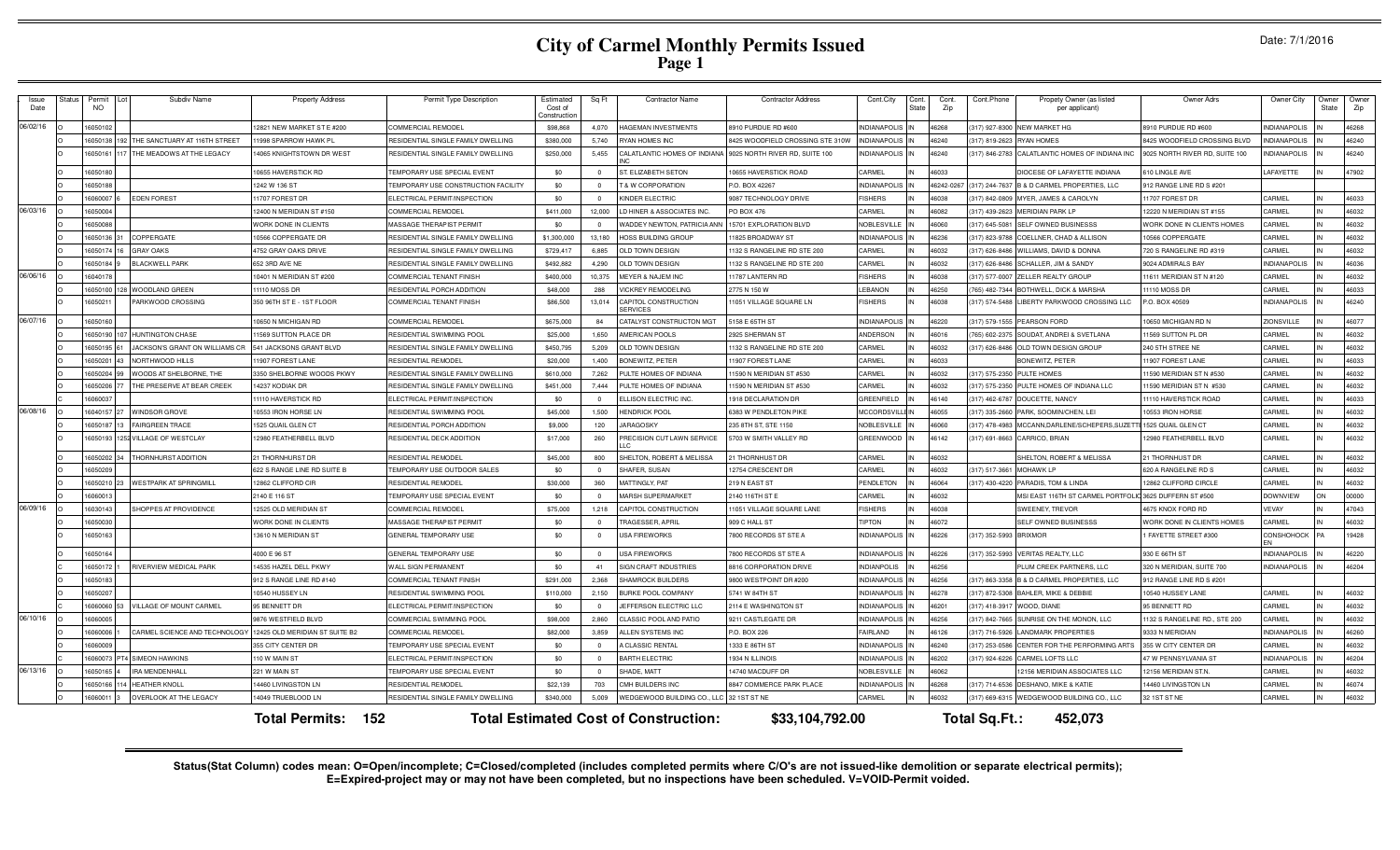| Date: 7/1/2016 |  |  |
|----------------|--|--|
|----------------|--|--|

| <b>Issue</b><br>Date | Status | Permi<br><b>NO</b> | Subdiv Name                       | <b>Property Address</b>            | Permit Type Description                   | Estimated<br>Cost of<br>Construction | Sq Ft          | <b>Contractor Name</b>                                 | <b>Contractor Address</b>                                   | Cont.City           | Cont.<br>State | Cont.<br>Zip | Cont.Phone<br>Propety Owner (as listed<br>per applicant) | Owner Adrs                     | Owner City          | Owner<br>State | Owner<br>Zip |
|----------------------|--------|--------------------|-----------------------------------|------------------------------------|-------------------------------------------|--------------------------------------|----------------|--------------------------------------------------------|-------------------------------------------------------------|---------------------|----------------|--------------|----------------------------------------------------------|--------------------------------|---------------------|----------------|--------------|
| 06/13/16.            |        | 606001             | <b>BROOKSHIRE LAKES</b>           | 6043 ESSEX DR                      | RESIDENTIAL PORCH ADDITION                | \$9,800                              | 104            | PARADISE CONSTRUCTION INC                              | 3731 CUMBERLAND RD                                          | <b>FISHERS</b>      |                | 46038        | <b>SUY, MATTHEW</b>                                      | 5043 ESSEX DR                  | CARMEL              |                | 46033        |
|                      |        | <b>GOOGOOS</b>     | <b>EDEN FOREST</b>                | 1823 FOREST DR                     | <b>RESIDENTIAL SINGLE FAMILY DWELLING</b> | \$750,000                            | 8.489          | VEDGEWOOD BUILDING CO., LLC                            | 21ST ST NE                                                  | CARMEL              |                | 46032        | 317) 669-6315<br>HANNA, TROY & LISA                      | 14446 PLYMOLITH ROCK DR        | <b>ARMEL</b>        |                | 46033        |
|                      |        | 16060033           |                                   | 2800 N MERIDIAN ST., STE 400       | COMMERCIAL REMODEL                        | \$300,000                            | 11.839         | <b>OUKE REALTY CORPORATION</b>                         | 600 E. 96TH ST. #100                                        | <b>INDIANAPOLIS</b> |                | 46240        | 317) 808-6000<br>DUKE REALTY, LP                         | 600 E 96TH ST                  | ARMEL               |                | 46032        |
|                      |        | 16060034           | PARKWOOD CROSSING                 | 500 E 96TH ST #180                 | COMMERCIAL TENANT FINISH                  | \$40,000                             | 2,210          | <b>OUKE REALTY CORPORATION</b>                         | 600 E. 96TH ST. #100                                        | <b>INDIANAPOLIS</b> |                | 46240        | 317) 808-6000<br>DUKE WEEKS REALTY LF                    | 8888 KEYSTONE CROSSING #1100   | <b>NDPLS</b>        |                | 46240        |
|                      |        | 16060046           | <b>OVERBROOK FARMS</b>            | 3957 BEAR CREEK WAY                | <b>RESIDENTIAL SINGLE FAMILY DWELLING</b> | \$271,000                            | 6,398          | <b>ISCHER HOMES</b>                                    | 6602 E. 75TH ST STE 400                                     | <b>INDIANAPOLIS</b> |                | 46250        | (317) 348-2500<br><b>ISCHER HOMES</b>                    | 6602 E. 75TH ST STE 400        | <b>INDIANAPOLIS</b> |                | 46250        |
|                      |        | 16060061           |                                   | 3130 E 96TH ST                     | <b>BANNER SIGN TEMPORARY</b>              | \$0                                  | 60             | <b>ESSENTIAL ARCHITECTURAL SIGN 6464 N RUCKER ROAD</b> |                                                             | <b>INDIANAPOLIS</b> |                | 46220        | TOM WOOD REAL ESTATE TRUST<br>(317) 253-6000             | 3473 E 96TH ST, INDIANAPOLIS I | CARMEL              |                |              |
|                      |        | 16060065           |                                   | 3130 E 96TH ST                     | <b>BANNER SIGN TEMPORARY</b>              | \$0                                  | 96             | ESSENTIAL ARCHITECTURAL SIGN                           | 6464 N RUCKER ROAD                                          | <b>INDIANAPOLIS</b> |                | 46220        | $(317)$ 253-6000<br>TOM WOOD REAL ESTATE TRUST           | 3473 E 96TH ST, INDIANAPOLIS I | CARMEL              | IN             |              |
|                      |        | 16060066           |                                   | 3130 E 96TH ST                     | <b>BANNER SIGN TEMPORARY</b>              | \$0                                  | 96             | ESSENTIAL ARCHITECTURAL SIGN                           | 6464 N RUCKER ROAD                                          | <b>INDIANAPOLIS</b> |                | 46220        | $(317)$ 253-6000<br>TOM WOOD REAL ESTATE TRUST           | 3473 E 96TH ST, INDIANAPOLIS I | <b>ARMEL</b>        | IN             |              |
|                      |        | 1606009            |                                   | 4535 CAREY RD                      | ELECTRICAL PERMIT/INSPECTION              | \$0                                  | $\Omega$       | HAWLEY, DONALD                                         | 6923 AUSTRIAN CT                                            | WESTFIELD           |                | 46074        | (317) 513-046<br><b>I ASSOC OF SEVENTH DAY ADVENT</b>    | 15250 N MERIDIAN ST            | CARMEL              |                | 46032        |
| 06/14/16             |        | 16040090           | <b>HADLEY GROVE</b>               | 2550 HADLEY GROVE SOUTH DR         | TEMPORARY USE MODEL HOME                  | \$0                                  | $\overline{0}$ | M/I HOMES                                              | <b>8500 KEYSTONE CROSSING</b>                               | <b>INDIANAPOLIS</b> |                | 46240        | (317) 255-9900<br><b>M/I HOMES</b>                       | 8500 KEYSTONE CROSSING STE 590 | <b>INDIANAPOLIS</b> |                | 46240        |
|                      |        | 16050003           |                                   | 31 N RANGE LINE RD                 | COMMERCIAL CELL TOWER                     | \$40,000                             | 36             | <b>PINNACLE TOWERS ACQUISITION</b>                     | 9045 RIVER RD #425                                          | <b>INDIANAPOLIS</b> |                | 46240        | (317) 249-202<br><b>ITY OF CARMEL</b>                    | 901 N RANGE LINE               |                     |                |              |
|                      |        | 16050074           | 42 BONBAR AT MONON LAKE           | 0103 SOLACE LN                     | TEMPORARY USE MODEL HOME                  | \$0                                  | $\overline{0}$ | M/I HOMES                                              | <b>8500 KEYSTONE CROSSING</b>                               | <b>INDIANAPOLIS</b> |                | 46240        | (317) 255-990<br><b>I/I HOMES</b>                        | 8500 KEYSTONE CROSSING STE 590 | <b>INDIANAPOLIS</b> |                | 46240        |
|                      |        | 16050123           | <b>VILLAGE OF MOUNT CARMEL</b>    | 9 BENNETT DR                       | ELECTRICAL PERMIT/INSPECTION              | \$0                                  | $\overline{0}$ | JEFFERSON ELECTRIC LLC                                 | <b>2114 E WASHINGTON ST</b>                                 | <b>INDIANAPOLIS</b> |                | 46201        | (317) 418-391<br>LRICH, JEFFERY                          | 99 BENNETT RD                  | CARMEL              |                | 46032        |
|                      |        | 16050186           | 38 SUNRISE ON THE MONON           | 453 SUNDOWN CIF                    | RESIDENTIAL SINGLE FAMILY DWELLING        | \$653,935                            | 6.893          | OLD TOWN DESIGN                                        | 132 S RANGELINE RD STE 200                                  | CARMEL              |                | 46032        | (317) 626-848<br>MAPALAD, JULIUS & KYLA                  | 1453 SUNDOWN CIRCLE            | <b>INDIANAPOLIS</b> |                | 46280        |
|                      |        | 1605019            | SUNRISE ON THE MONON              | 463 SUNDOWN CIR                    | RESIDENTIAL SINGLE FAMILY DWELLING        | \$852,278                            | 6.894          | OLD TOWN DESIGN                                        | 132 S RANGELINE RD STE 200                                  | CARMEL              |                | 46032        | (317) 626-8486<br><b>AVIS, DAMON &amp; CHRISTINE</b>     | 861 S PARK TRAIL DF            | CARMEL              |                | 46032        |
|                      |        | 16050197           | SUNRISE ON THE MONON              | 1478 WINDPUMP WAY                  | RESIDENTIAL SINGLE FAMILY DWELLING        | \$412,228                            | 3.753          | OLD TOWN DESIGN                                        | 1132 S RANGELINE RD STE 200                                 | CARMEL              |                | 46032        | (317) 626-8486<br>FFERT SUP                              | 1478 WINDPUMP WAY              | <b>INDIANAPOLIS</b> |                | 46280        |
|                      |        | 16060024           | <b>VILLAGE OF WESTCLAY</b>        | 3009 HORBECK ST                    | RESIDENTIAL SINGLE FAMILY DWELLING        | \$400,000                            | 4.464          | <b>D B KLAIN CONSTRUCTION, LLC</b>                     | 159 GLEBE ST #200                                           | CARMEL              |                | 46032        | (317) 846-999<br><b>DB KLAIN CONSTRUCTION LLC</b>        | 2159 GLEBE ST STE 200          | CARMEL              |                | 46032        |
|                      |        | 16060026           |                                   | 3210 E 96 ST                       | TEMPORARY USE SPECIAL EVENT               | \$0                                  | $\Omega$       | PENSKE CHEVROLET                                       | 3210 96TH ST B                                              | <b>INDIANAPOLIS</b> |                | 46240        | (317) 817-0290<br>YOUNG REALTY COMPANY, LP               | 7399 SHAADELAND AVE #166       | <b>INDIANAPOLIS</b> |                | 46250        |
|                      |        | 1606002            |                                   | 1140 E 96 ST                       | TEMPORARY USE SPECIAL EVENT               | \$0                                  | $\Omega$       | PENSKE HONDA                                           | 1140 96TH ST B                                              | <b>INDIANAPOLI</b>  |                | 46240        | (317) 817-029<br><b>ENSKE HONDA</b>                      | 4140 96TH ST E                 | NDIANAPOLIS         |                | 46240        |
|                      |        | 2009081            | <b>VILLAGE OF WESTCLAY</b>        | 3017 HORBECK ST                    | RESIDENTIAL SINGLE FAMILY DWELLING        | \$400,000                            | 4.393          | D B KLAIN CONSTRUCTION, LLC                            | 2159 GLEBE ST #200                                          | CARMEL              |                | 46032        | (317) 846-999<br>B KLAIN BUILDERS, LLC                   | 2159 GLEBE ST, SUITE 200       | <b>ARMEL</b>        |                | 46032        |
|                      |        | 2009081            | VILLAGE OF MOUNT CARMEL           | 4502 ADIOS PASS                    | RESIDENTIAL SWIMMING POOL                 | \$76,000                             | 964            | POOLS OF FUN                                           | 3891 CLARK CREEK ROAD                                       | PLAINFIELD          |                | 46168        | $(317) 839 - 33$<br>TOUGHTON, TOM                        | 14502 ADIOS PASS               | ARMEL               |                | 46032        |
|                      |        | 1606007            | <b>FSTANCIA</b>                   | 1188 ESTANCIA WAY                  | RESIDENTIAL SWIMMING POOL                 | \$78,000                             | 865            | POOLS OF FUN                                           | 3891 CLARK CREEK ROAD                                       | PLAINFIELD          |                | 46168        | $(317) 839 - 33$<br><b>SMITH, MIKE &amp; KATIE</b>       | 1188 ESTANCIA WAY              | CARMEL              |                | 46032        |
|                      |        | 1606008            | JACKSON'S GRANT ON WILLIAMS CF    | 542 STABLESIDE LN                  | RESIDENTIAL SINGLE FAMILY DWELLING        | \$474,603                            | 4,777          | OLD TOWN DESIGN                                        | 1132 S RANGELINE RD STE 200                                 | CARMEL              |                | 46032        | $(317)626 - 848$<br><b>IINDMAN, KELLY &amp; KAREN</b>    | 542 STABLESIDE LANE            | CARMEL              |                | 46032        |
|                      |        | 160600             | JACKSON'S GRANT ON WILLIAMS CR    | 505 JACKSONS GRANT BLVD            | RESIDENTIAL SINGLE FAMILY DWELLING        | \$474,570                            | 4,257          | OLD TOWN DESIGN                                        | 1132 S RANGELINE RD STE 200                                 | CARMEL              |                | 46032        | (317) 626-84<br><b>OLD TOWN DESIGN GROUP</b>             | 240 5TH STREE NE               | CARMEL              |                | 46032        |
|                      |        | 1606010            | <b>CROOKED STICK ESTATES</b>      | 1429 ST ANDREWS LN                 | ELECTRICAL PERMIT/INSPECTION              | \$0                                  | $\overline{0}$ | BUTTERFIELD, ROBERT                                    | 2813 S MARIETTA RD                                          | SHELBYVILLE         |                | 46176        | 317) 401-131<br>OST, FRED                                | 11429 ST ANDREWS LN            | CARMEL              |                | 46032        |
|                      |        | 1606010            |                                   | 1599 N MERIDIAN ST                 | ELECTRICAL PERMIT/INSPECTION              | \$0                                  | $\mathbf{0}$   | <b>HOOSIER CO INC</b>                                  | 5421 86TH STW                                               | <b>INDIANAPOLIS</b> |                | 46268        | <b>INDOT</b>                                             | 100 N. SENATE AVE              | <b>INDIANAPOLIS</b> |                | 46204        |
|                      |        | 160601             |                                   | 101 N MERIDIAN ST                  | LECTRICAL PERMIT/INSPECTION               | \$0                                  | $\Omega$       | <b>HOOSIER CO INC</b>                                  | 421 86TH STW                                                | <b>INDIANAPOLIS</b> |                | 46268        | <b>NDOT</b>                                              | 32 S BROADWAY ST               | GREENFIELD          |                | 46140        |
| 06/15/16             |        | 1606001            | <b>BROOKSHIRE VILLAGE</b>         | 2324 CHARING CROSS RD              | RESIDENTIAL PORCH ADDITION                | \$20,000                             | 180            | MILLER COMPANY & ASSOCIATES                            | 4909 WOODCREEK DF                                           | CARMEL              |                | 46033        | URMAN, PEG                                               | 12324 CHARING CROSS            | CARMEL              |                | 46033        |
|                      |        | 6060036            | WESTMONT                          | 4083 LASINO RUN                    | RESIDENTIAL SINGLE FAMILY DWELLING        | \$270,000                            | 5,618          | CALATLANTIC HOMES OF INDIANA                           | 9025 NORTH RIVER RD, SUITE 100                              | NDIANAPOLIS         |                | 46240        | 317) 846-2783<br>CALATLANTIC HOMES OF INDIANA INC        | 9025 NORTH RIVER RD, SUITE 100 | <b>VDIANAPOLIS</b>  |                | 46240        |
|                      |        | 16060053           | 208 THE SANCTUARY AT 116TH STREET | 2049 EAGLETREE CT                  | RESIDENTIAL SINGLE FAMILY DWELLING        | \$400,000                            | 6,665          | RYAN HOMES INC                                         | 8425 WOODFIELD CROSSING STE 310W                            | <b>INDIANAPOLIS</b> |                | 46240        | (317) 819-2623 RYAN HOMES INC                            | 8425 WOODFIELD CROSSING STE 31 | <b>INDIANAPOLIS</b> |                | 46240        |
|                      |        | 16060070           | 03 OVERBROOK FARMS                | 3997 BEAR CREEK WAY                | RESIDENTIAL DECK ADDITION                 | \$12,000                             | 400            | DAVIDSON CONSTRUCTION<br><b>SERVICES INC</b>           | 185 BLOOR LANE                                              | ZIONSVILLE          |                | 46077        | (UHNS, GWEN                                              | 3997 BEAR CREEK WAY            | CARMEL              |                | 46074        |
|                      |        | 1606009            | 2 NEWARK                          | <b>B33 OSWEGO RD</b>               | <b>DEMOLITION</b>                         | \$0                                  | $\Omega$       | <b>RENASCENT INC</b>                                   | 935 W TROY AVE                                              | <b>INDIANAPOLIS</b> |                | 46225        | (317) 783-1500<br>DREES HOMES                            | 900 E 96TH ST #100             | <b>INDIANAPOLIS</b> |                | 46240        |
|                      |        | 1606011            |                                   | DIRECTLY EAST OF 1501 STARCROSS LN | <b>LECTRICAL PERMIT/INSPECTION</b>        | \$0                                  | $\Omega$       | TELECOM PLACEMENT. INC                                 | 178 N 1100 E                                                | ZIONSVILLE          |                | 46077        | (317) 769-47<br>RIGHT HOUSE NETWORKS LLC                 | 3030 ROOSEVELT RD              | NDIANAPOLIS         |                | 46218        |
|                      |        | 606012             |                                   | 717 W 136 ST                       | LECTRICAL PERMIT/INSPECTION               | \$0                                  | $\Omega$       | <b>BURTNER ELECTRIC</b>                                | 787 N 10TH ST                                               | <b>VOBLESVILLE</b>  |                | 46062        | 317) 773-7663<br>ONG, DAVID                              | 1717 W 136TH ST                | <b>ARMEL</b>        |                | 46032        |
| 06/16/16             |        | 6060041            | RIDGE AT THE LEGACY, THE          | 4528 INTEGRITY CT                  | RESIDENTIAL SINGLE FAMILY DWELLING        | \$270,000                            | 4,666          | CALATLANTIC HOMES OF INDIANA                           | 9025 NORTH RIVER RD, SUITE 100                              | NDIANAPOLIS         |                | 46240        | ALATLANTIC HOMES OF INDIANA INC<br>317) 846-2783         | 9025 NORTH RIVER RD, SUITE 100 | <b>VDIANAPOLIS</b>  |                | 46240        |
|                      |        | 16060051           | RIDGE AT THE LEGACY, THE          | 6590 BRAUER LANE                   | RESIDENTIAL SINGLE FAMILY DWELLING        | \$400,000                            | 6,103          |                                                        | CALATLANTIC HOMES OF INDIANA 9025 NORTH RIVER RD, SUITE 100 | <b>INDIANAPOLIS</b> |                | 46240        | 317) 846-2783 CALATLANTIC HOMES OF INDIANA INC           | 9025 NORTH RIVER RD, SUITE 100 | <b>INDIANAPOLIS</b> |                | 46240        |
|                      |        | 1606006            | <b>FOSTER GROVE</b>               | <b>1678 HAZELWOOD CIR</b>          | RESIDENTIAL ADDITION-ROOM(S               | \$53,000                             | 804            | THE SMART PERGOLA                                      | 2958 BRIGHTON AVE                                           | CARMEL              |                | 46032        | <b>DARROUGH, GINGEF</b>                                  | 4678 HAZELWOOD CIF             | CARMEL              |                | 46032        |
|                      |        | 1606007            | <b>OVERBROOK FARMS</b>            | 4526 OVERBROOK DF                  | RESIDENTIAL DECK ADDITION                 | \$1,400                              | 192            | RAI, KULDEEP                                           | 4526 OVERBROOK DF                                           | CARMEL              |                | 46074        | RAI, KULDEEP                                             | 14526 OVERBROOK DF             | CARMEL              |                | 46074        |
|                      |        | 1606007            | <b>OVERBROOK FARMS</b>            | 3973 BEAR CREEK WAY                | RESIDENTIAL SINGLE FAMILY DWELLING        | \$362,532                            | 7,044          | <b>ISCHER HOMES</b>                                    | 6602 E. 75TH ST STE 400                                     | <b>INDIANAPOLIS</b> |                | 46250        | (317) 348-250<br><b>ISCHER HOMES</b>                     | 6602 E. 75TH ST STE 400        | <b>INDIANAPOLIS</b> |                | 46250        |
|                      |        | 1606007            | VILLAGE OF WESTCLAY               | 2741 KOSSUTH ST                    | RESIDENTIAL SINGLE FAMILY DWELLING        | \$270,000                            | 4,563          | CALATLANTIC HOMES OF INDIANA                           | 9025 NORTH RIVER RD, SUITE 100                              | <b>INDIANAPOLIS</b> |                | 46240        | (317) 846-278<br>ALATLANTIC HOMES OF INDIANA IN          | 9025 NORTH RIVER RD, SUITE 100 | NDIANAPOLIS         |                | 46240        |
|                      |        | 16060118           | <b>CROOKED STICK ESTATES</b>      | 1421 PRESTWICK LN                  | RESIDENTIAL PORCH ADDITION                | \$300,000                            | 700            | BRANDT, CHARLES C                                      | 1505 N SHERMAN DR                                           | <b>INDIANAPOLIS</b> |                | 46201        | $(317)$ 375-432<br>CHARLES C. BRANDT CONSTRUCTION        | 1505 N. SHERMAN DR.            | <b>INDIANAPOLIS</b> |                | 46201        |
| 06/17/16             |        | 16050189           | <b>380 VILLAGE OF WESTCLAY</b>    | 883 TROWBRIDGE HIGH ST             | RESIDENTIAL SWIMMING POOL                 | \$67,000                             | 1.440          | <b>WESTSCAPES</b>                                      | <b>838 NORTH NAPPER ROAD</b>                                | <b>LEXINGTON</b>    |                | 47138        | <b>KRAABEL, HANS</b>                                     | 1883 TROW BRIDGE HIGH ST       | CARMEL              | IN             | 46032        |
|                      |        |                    |                                   | <b>Total Permits: 152</b>          |                                           |                                      |                | <b>Total Estimated Cost of Construction:</b>           | \$33,104,792.00                                             |                     |                |              | Total Sq.Ft.:<br>452,073                                 |                                |                     |                |              |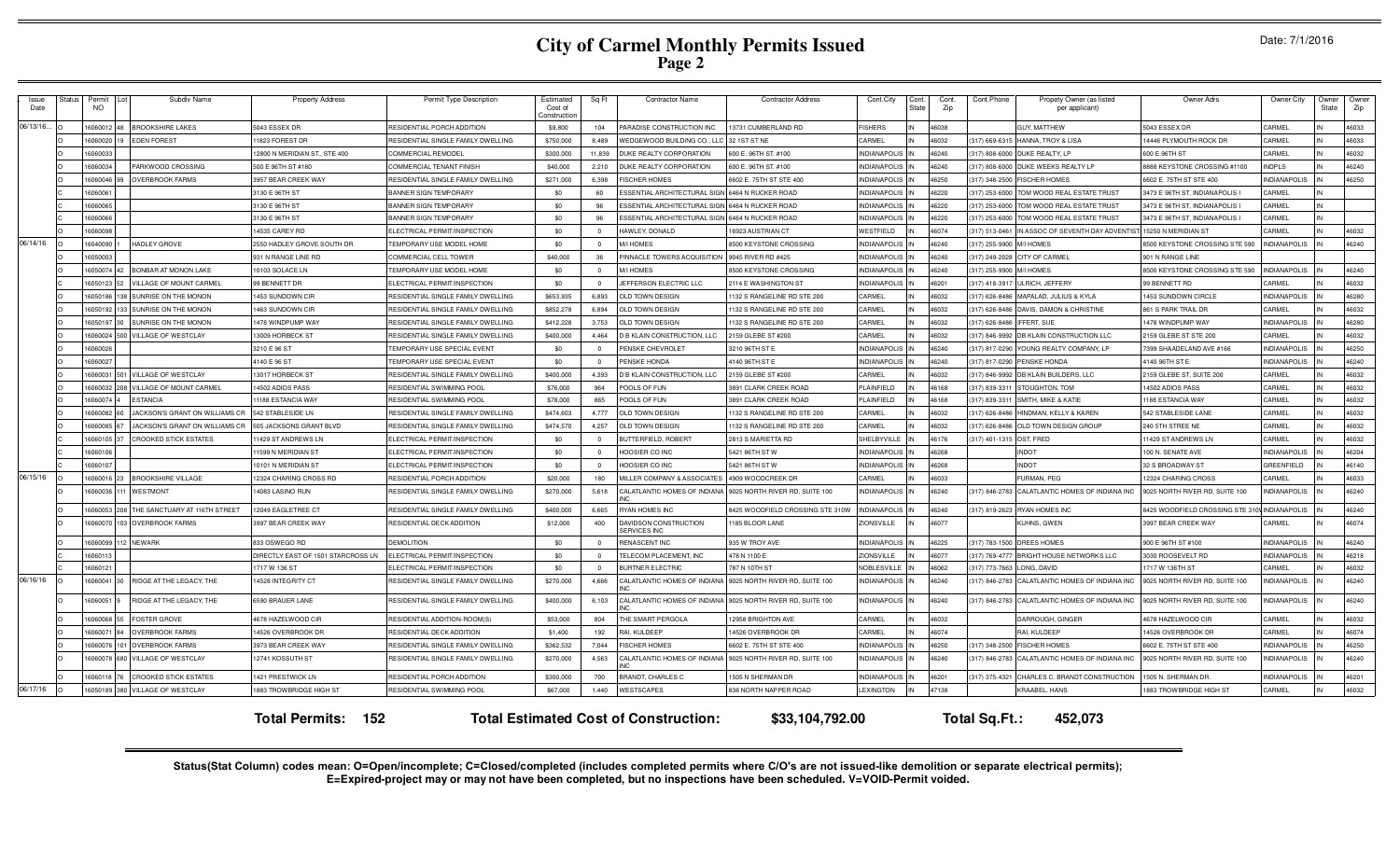|  | Date: 7/1/2016 |
|--|----------------|
|--|----------------|

| Issue<br>Date | Status | Permit<br><b>NO</b> | Subdiv Name                      | <b>Property Address</b> | Permit Type Description            | Estimated<br>Cost of<br>:onstructi | Sq Ft                   | <b>Contractor Name</b>                                                                                                           | <b>Contractor Address</b>       | Cont.City          | Cont.<br>State | Cont.<br>Zip | Cont.Phone     | Propety Owner (as listed<br>per applicant) | Owner Adrs                  | Owner City          | Owner<br>State | Owner<br>Zip |  |  |
|---------------|--------|---------------------|----------------------------------|-------------------------|------------------------------------|------------------------------------|-------------------------|----------------------------------------------------------------------------------------------------------------------------------|---------------------------------|--------------------|----------------|--------------|----------------|--------------------------------------------|-----------------------------|---------------------|----------------|--------------|--|--|
| 06/17/16      |        | 6060058 89          | JACKSON'S GRANT ON WILLIAMS CR   | 1242 SKYTAG DR          | RESIDENTIAL SINGLE FAMILY DWELLING | \$637,000                          | 7,113                   | <b>XECUTIVE HOMES</b><br>CONSTRUCTION INC                                                                                        | 1016 THIRD AVE SW #206          | CARMEL             | 46032          |              |                | TURVY, BARRY & DIANE                       | 3930 CARWINION WAY          | CARMEL              |                | 46032        |  |  |
|               |        | 16060088            | WESTMONT                         | 13979 PINTO DR          | RESIDENTIAL SWIMMING POOL          | \$49,500                           | 1.728                   | <b>ICKERSON POOL &amp; SPA. INC.</b>                                                                                             | 4585 SERUM PLANT RD             | <b>THORNTOWN</b>   | 46071          |              | 317) 714-7806  | TOMPSON. TOM & MICHELLE                    | 13979 PINTO DR              | CARMEL              |                | 46032        |  |  |
|               |        | 16060093            | 128 WESTMONT                     | 1654 NORDLAND DR        | RESIDENTIAL SINGLE FAMILY DWELLING | \$275,136                          | 3,241                   | M/I HOMES                                                                                                                        | 8500 KEYSTONE CROSSING          | NDIANAPOLIS        | 46240          |              | 317) 255-9900  | M/I HOMES OF INDIANA L.P.                  | 8500 KEYSTONE CROSSING #190 | <b>INDIANAPOLIS</b> |                | 46240        |  |  |
|               |        | 1606010             | LAKES AT TOWNE ROAD. THE         | 2628 MILANO DR          | <b>RESIDENTIAL REMODEL</b>         | \$13,377                           | 539                     | MH BUILDERS INC                                                                                                                  | <b>8847 COMMERCE PARK PLACE</b> | <b>NDIANAPOLIS</b> | 16268          |              | 317) 714-6536  | RYU. JONG                                  | 2628 MILANO DF              | <b>ARMEI</b>        |                | 46074        |  |  |
|               |        | 1606010             | <b>BRAMBLEWOOD</b>               | 9660 SUNWOOD WAY        | RESIDENTIAL REMODEL                | \$150,000                          | 1,450                   | NNOVATIVE HOMES AND<br><b>EMODELING LLC</b>                                                                                      | 1175 WILLIAMSBURG LN            | <b>ZIONSVILLE</b>  | 46077          |              | 317) 507-7761  | KATTERJOHN, CHRIS                          | 9660 SUNWOOD WAY            | CARMEL              |                | 46032        |  |  |
| 06/20/16      |        | 16060062            | <b>CASS ESTATES</b>              | 3952 ANDRETTI DF        | RESIDENTIAL SWIMMING POOL          | \$30,000                           | 595                     | OOL BROKERS, USA                                                                                                                 | 109 KNOLLWOOD DR                | <b>NILLIAMSBUR</b> | 23188          |              | 304) 339-6630  | <b>DAUGHERTY, CHAD</b>                     | 3952 ANDRETTI DR            | <b>ZIONSVILLE</b>   |                | 46077        |  |  |
|               |        | 16060063            |                                  | 1420 W MAIN ST          | <b>WALL SIGN PERMANENT</b>         | \$0                                | 77                      | TALEY SIGNS, INC.                                                                                                                | P.O. BOX 515                    | NDIANAPOLIS        | 16206          |              |                | CROWN PROPERTY MANAGEMENT II I             | 5346 PIKE PLAZA RD          | <b>INDIANAPOLIS</b> |                | 46254        |  |  |
|               |        | 16060064            |                                  | 1420 W MAIN ST          | WALL SIGN PERMANENT                | \$0                                | 77                      | <b>STALEY SIGNS, INC.</b>                                                                                                        | P.O. BOX 515                    | NDIANAPOLIS I      | 6206           |              |                | CROWN PROPERTY MANAGEMENT II I             | 5346 PIKE PLAZA RD          | <b>INDIANAPOLIS</b> |                | 46254        |  |  |
|               |        | 16060067            | <b>CASS ESTATES</b>              | 3952 ANDRETTI DR        | <b>RESIDENTIAL REMODEL</b>         | \$5,600                            | $\Omega$                | JUST TOOLING AROUND LLC                                                                                                          | 2083 S 900 W                    | <b>IPTON</b>       | 16072          |              | 317) 223-4647  | DAUGHERTY, CHAD                            | 3952 ANDRETTI DR            | <b>ZIONSVILLE</b>   |                | 46077        |  |  |
|               |        | 1606010             | EMERALD CREST AT HAZEL DELL SU   | 13233 GARNET BLVD       | RESIDENTIAL DECK ADDITION          | \$19,000                           | 480                     | INDY DECK & PORCH CO.                                                                                                            | PO BOX 50506                    | NDIANAPOLIS        | 6250           |              | 317) 826-1956  | MEEK, KYLE & BECKY                         | 13233 GARNET BLVD           | <b>ARMEI</b>        |                | 46033        |  |  |
|               |        | 1606011             | 5 VILLAGE OF WESTCLAY            | 13185 FROGMORE ST       | RESIDENTIAL SINGLE FAMILY DWELLING | \$481,000                          | 6,459                   | ULTE HOMES OF INDIANA                                                                                                            | 11590 N MERIDIAN ST #530        | CARMEL             | 46032          |              | 317) 575-2350  | PULTE HOMES OF INDIANA                     | 11590 N MERIDIAN ST #530    | CARMEL              |                | 46032        |  |  |
|               |        | 1606013             | YORKTOWN WOODS                   | 2654 MILLGATE DR        | <b>RESIDENTIAL REMODEL</b>         | \$15,000                           | 1,100                   | SALWAY, MONTE D & ROBERTA                                                                                                        | 2654 MILLGATE CT                | CARMEL             | 16033          |              |                | SALWAY, MONTE D & ROBERTA C                | 2654 MILLGATE CT            | CARMEL              |                | 46033        |  |  |
|               |        | 16060154            |                                  | 14225 KODIAK DE         | FLECTRICAL PERMIT/INSPECTION       | \$0                                | $\Omega$                | TELECOM PLACEMENT, INC                                                                                                           | 478 N 1100 E                    | <b>ZIONSVILLE</b>  | 46077          |              | (317) 769-4777 | <b>BRIGHT HOUSE NETWORK</b>                | 3030 ROOSEVELT AVE          | <b>INDIANAPOLIS</b> |                | 46218        |  |  |
|               |        | 16060155            |                                  | 517 JACKSONS GRANT BLVD | ELECTRICAL PERMIT/INSPECTION       | \$0                                | $\Omega$                | TELECOM PLACEMENT, INC                                                                                                           | 478 N 1100 E                    | <b>ZIONSVILLE</b>  | 46077          |              | (317) 769-4777 | <b>BRIGHTHOUSE</b>                         | 3030 ROOSEVELT AVENUE       | <b>INDIANAPOLIS</b> |                | 46218        |  |  |
| 06/21/16      |        | 1605008             |                                  | 7000 LONGEST DR         | TEMPORARY USE SPECIAL EVENT        | \$0                                | $\overline{\mathbf{0}}$ | A CLASSIC RENTAL                                                                                                                 | 1333 E 86TH ST                  | NDIANAPOLIS        | 46240          |              | 317) 253-0586  | PRAIRIE VIEW GOLF CLUB                     | 7000 LONGEST DR             | CARMEL              |                | 46033        |  |  |
|               |        | 16060047            |                                  | WORK DONE IN CLIENTS    | MASSAGE THERAPIST PERMIT           | \$0                                | $\Omega$                | FORD, ASHLEY                                                                                                                     | 327 N DENNY ST                  | <b>NDIANAPOLIS</b> | 16201          |              | 317) 653-9665  | <b>SELF OWNED BUSINESS</b>                 | WORK DONE IN CLIENTS HOMES  | CARMEL              |                |              |  |  |
|               |        | 1606008             |                                  | 12348 HANCOCK ST        | <b>COMMERCIAL REMODEI</b>          | \$85,000                           | 11,385                  | ALT CONSTRUCTION LLC                                                                                                             | 4365 W 96TH ST                  | <b>NDIANAPOLIS</b> | 46268          |              | 317) 253-125   | HENDRICKS COMMUNITY PROPERTIES             | 525 THIRD ST #300           | <b>BELOIT</b>       |                | 53511        |  |  |
|               |        | 1606009             |                                  | 4160 E 96 ST            | <b>COMMERCIAL REMODEL</b>          | \$2,500,000                        | 63,019                  | CAPITOL CONSTRUCTION<br><b>SERVICES</b>                                                                                          | 11051 VILLAGE SQUARE LN         | <b>ISHERS</b>      | 46038          |              | 317) 574-5488  | INDIANA BELL TELEPHONE CO                  | BELL CENTER ROOM 36M01      | <b>ST LOUIS</b>     | <b>MO</b>      | 63101        |  |  |
|               |        | 16060094            | <b>8 VILLAGE OF WESTCLAY</b>     | 2232 SHAFTESBURY RD     | <b>RESIDENTIAL REMODEL</b>         | \$70,000                           | 120                     | VILLIAM GORDON GROUP                                                                                                             | 2371 GLEBE ST                   | CARMEL             | 46032          |              | 317) 361-319   | <b>GOLAY, DAVID &amp; LILLIE</b>           | 2232 SHAFTESBURY RD         | CARMEL              |                | 46032        |  |  |
|               |        | 606009              | 33 WORTHINGTON ESTATES           | 1313 EDINBURGH DR       | RESIDENTIAL REMODEL                | \$20,000                           | 225                     | VILLIAM GORDON GROUP                                                                                                             | 2371 GLEBE ST                   | CARMEL             | 6032           |              | 317) 361-319   | SADLER, DAVID                              | <b>1313 EDINBURGH DR</b>    | CARMEL              |                | 46033        |  |  |
|               |        | 16060124            | CARMEL SCIENCE AND TECHNOLOGY    | 1185 W CARMEL DR        | COMMERCIAL REMODEL                 | \$36,900                           | 1.085                   | UMMIT CONSTRUCTION                                                                                                               | 107 BURDSAL PARKWAY             | NDIANAPOLI         | 16208          |              | 17) 634-61     | <b>LANDMARK PROPERTIES</b>                 | 9333 MERIDIAN ST N          | ARMEL               |                | 46032        |  |  |
|               |        | 16060129            | SUNRISE ON THE MONON             | 1482 WINDPUMP WAY       | RESIDENTIAL SINGLE FAMILY DWELLING | \$539,069                          | 5.731                   | <b>ILD TOWN DESIGN</b>                                                                                                           | 1132 S RANGELINE RD STE 200     | CARMEL             | 6032           |              | 17) 626-848    | WILDMAN, BOB & JANE                        | 7060 N PENNSYLVANIA ST      | NDIANAPOLIS         |                | 46220        |  |  |
|               |        | 16060132            |                                  | 1717 W 136 ST           | RESIDENTIAL PORCH ADDITION         | \$14,000                           | 480                     | WANK, DON                                                                                                                        | 8825 F 106TH ST                 | <b>ARMEL</b>       | 6033           |              | 317) 443-4433  | <b>ONG. DAVID</b>                          | 1717 W 136TH ST             | <b>ARMEL</b>        |                | 46032        |  |  |
|               |        | 16060138            | <b>NEWARK</b>                    | 145 NAPPANEE DR         | RESIDENTIAL SINGLE FAMILY DWELLING | \$886,011                          | 6.445                   | <b>OLD TOWN DESIGN</b>                                                                                                           | 1132 S RANGELINE RD STE 200     | <b>ARMEL</b>       | 16032          |              | 17) 626-848    | SANTORIUS, CARL & ANDREA                   | 15519 MYSTIC ROCK DF        | CARMEL              |                | 46033        |  |  |
|               |        | 16060141            | 69 STONE HAVEN AT HAVERSTICK     | 13788 FLINTRIDGE PASS   | RESIDENTIAL REMODEL                | \$10,000                           | 192                     | CHLOEMER, ROBERT L JR & LORI 13788 FLINTRIDGE PASS                                                                               |                                 | CARMEL             | 16033          |              |                | SCHLOEMER, ROBERT L JR & LORI M            | 13788 FLINTRIDGE PASS       | <b>CARMEL</b>       |                | 46033        |  |  |
| 06/22/16      |        | 16050118            |                                  | 11447 SPRINGMILL RD     | <b>COMMERCIAL NEW STRUCTURE</b>    | \$600,000                          | 2.011                   | NAYLOR, R MARK                                                                                                                   | 239 SOUTHLAND DR. STE C         | LEXINGTON          | 40503          |              |                | 859) 276-2006 THE BRIDGES II LLC           | 600 E 96TH ST, STE 150      | <b>INDIANAPOLIS</b> |                | 46240        |  |  |
|               |        | 16050198            | <b>SPRING HILL ESTATES</b>       | 10534 HACKBERRY CT      | RESIDENTIAL ACCESSORY STRUCTURE    | \$5,000                            | 192                     | ALLEN, TIM                                                                                                                       | 10534 HACKBERY CT               | CARMEL             | 16032          |              |                | ALLEN. TIM                                 | 10534 HACKBERY CT           | CARMEL              |                | 46032        |  |  |
|               |        | 1606000             | SUN MUNDY ONE TWO THREE          | 10725 N MICHIGAN RD     | <b>GENERAL TEMPORARY USE</b>       | \$0                                | $\Omega$                | <b>JSA FIREWORKS</b>                                                                                                             | 7800 RECORDS ST STE A           | <b>NDIANAPOLIS</b> | 46226          |              | 317) 352-5993  | <b>VERITAS REALTY</b>                      | 930 E. 66TH STREET          | <b>INDIANAPOLIS</b> |                | 46220        |  |  |
|               |        | 1606017             |                                  | WORK DONE IN CLIENTS    | MASSAGE THERAPIST PERMIT           | \$0                                | $\Omega$                | NGEMANSON, DIANA                                                                                                                 | 1528 E OHIO ST                  | NDIANAPOLIS        | 16201          |              |                | SELF OWNED BUSINESS                        | WORK DONE IN CLIENTS HOMES  | CARMEL              |                |              |  |  |
| 06/23/16      |        | 1605020             | 244 CHERRY CREEK ESTATES         | 13885 MISSISSNEWA DF    | <b>RESIDENTIAL REMODEL</b>         | \$30,000                           | 1.400                   | I. XIN                                                                                                                           | <b>13885 MISSINEWA DR</b>       | <b>ARMEL</b>       | 46033          |              |                | <b>II XIN</b>                              | 13885 MISSINEWA DR          | CARMEL              |                | 46033        |  |  |
|               |        | 1605020             |                                  | 13199 DITCH RD          | RESIDENTIAL ADDITION-ROOM(S        | \$60,000                           | 200                     | CLOS, STEVEN A                                                                                                                   | 10354 CAMBY CROSSING            | <b>ISHERS</b>      | 46038          |              | 317) 379-219   | AWHEAD, LARRY                              | 13199 DITCH RD              | CARMEL              |                | 46032        |  |  |
|               |        | 1606009             | SPRING MILL PLACE                | 351 SPRING MILL CT      | RESIDENTIAL PORCH ADDITION         | \$19,400                           | 352                     | MORGAN CONSTRUCTION                                                                                                              | 11951 E 30TH ST                 | NDIANAPOLIS        | 46229          |              | (317) 955-8984 | OLDIGES, DAN & LINDA                       | 351 SPRINGMILL CT           | CARMEL              |                | 46032        |  |  |
|               |        | 1606015             | <b>WESTWOOD ESTATES</b>          | 14036 INGLENOOK LN      | RESIDENTIAL ADDITION-ROOM(S        | \$40,000                           | 360                     | CK DESIGN AND BUILD                                                                                                              | 8809 E WASHINGTON ST            | NDIANAPOLIS        | 46219          |              | 317) 899-5282  | SUTTON, GARY & DEBBIE                      | 14036 INGLENOOK LANE        | CARMEL              |                | 46032        |  |  |
|               |        | 1606016             | <b>EDEN ESTATES</b>              | 3520 CARMEL DR          | <b>RESIDENTIAL PORCH ADDITION</b>  | \$20,786                           | 144                     | CHAMPION WINDOW CO                                                                                                               | 8461 CASTLEWOOD DF              | NDIANAPOLIS        | 46250          |              | 317) 579-6301  | <b>LAYFIFLD, TODD</b>                      | 3520 CARMEL DR              | CARMEL              |                | 46033        |  |  |
|               |        | 1606017             | <b>BRIDLEBOURNE</b>              | 10902 SEDGEMOOR CIR     | RESIDENTIAL SINGLE FAMILY DWELLING | \$3,100,000                        | 18,371                  | HOSS BUILDING GROUP                                                                                                              | 11825 BROADWAY ST               | NDIANAPOLIS        | 16236          |              | 317) 823-978   | SALENTINE, TOM & JANE                      | 10902 SEDGEMOOR CIF         | CARMEI              |                | 46032        |  |  |
|               |        | 1606017             |                                  | 525 CONGRESSIONAL BLVD  | TEMPORARY USE SPECIAL EVENT        | \$0                                |                         | A CLASSIC RENTAI                                                                                                                 | 1333 E 86TH ST                  | <b>NDIANAPOLIS</b> | 16240          |              | 317) 253-058   | MOOREHEAD COMMUNICATION                    | PO BOX 1870                 | <b>MARION</b>       |                | 46952        |  |  |
| 06/24/16      |        | 1406009             |                                  | SELF OWNED BUSINESS     | MASSAGE THERAPIST PERMIT           | \$0                                | $\Omega$                | WIST, LISA                                                                                                                       | <b>1449 DOMINION DR</b>         | <b>ZIONSVILLE</b>  | 16077          |              | 317) 400-270   | SELF OWNED BUSINESS                        | WORK DONE IN CLIENTS HOMES  | <b>ARMEL</b>        |                | 46032        |  |  |
|               |        | 1606012             | PROVIDENCE AT OLD MERIDIAN       | 12725 OLD MERIDIAN ST   | <b>COMMERCIAL REMODEL</b>          | \$70,000                           | 8.443                   | WPB CONSTRUCTORS, INC.                                                                                                           | 4710 CARSON AVENUE              | <b>NDIANAPOLIS</b> | 46227          |              | 317) 786-452   | INDIANA MEMBERS CREDIT UNION               | 5103 MADISON AVE            | <b>NDAINAPOLIS</b>  |                | 46227        |  |  |
|               |        | 1606013             |                                  | WORK DONE IN CLIENTS    | MASSAGE THERAPIST PERMIT           | \$0                                |                         | <b>IUDGINS, RON</b>                                                                                                              | 9541 N GLEN DR                  | <b>MOORESVILLE</b> | 16158          |              |                | SELF OWNED BUSINESS                        | WORK DONE IN CLIENTS HOMES  | ARMEL               |                |              |  |  |
|               |        | 16060153            | 29 WESTMONT                      | 1648 NORDLAND DR        | RESIDENTIAL SINGLE FAMILY DWELLING | \$300,022                          | 3,586                   | M/I HOMES                                                                                                                        | 8500 KEYSTONE CROSSING          | NDIANAPOLIS        | 16240          |              | 317) 255-9900  | M/I HOMES OF INDIANA L.P.                  | 8500 KEYSTONE CROSSING #190 | NDIANAPOLIS         |                | 46240        |  |  |
|               |        | 1606016             | OVERTURE, THE                    | 5739 OPUS DR            | RESIDENTIAL ADDITION-ROOM(S        | \$31,069                           | 224                     | <b>AMILTON HOMES</b>                                                                                                             | 8501 BASH ST STE 1100           | CARMEL             | 6250           |              |                | HAMILTON, RICHARD & CAROLYN                | 5739 OPUS DR                | ARMEL               |                | 46033        |  |  |
|               |        | 1606016             | VALLEYBROOK                      | 4952 N DEER RIDGE DR    | <b>RESIDENTIAL REMODEL</b>         | \$200,000                          | 936                     | ORINTHIAN CONSTRUCTION,                                                                                                          | 8481 BASH ST                    | <b>NDIANAPOLIS</b> | 16250          |              | 317) 578-0237  | HARRELL, JON & JANE                        | 4952 DEER RIDGE DR N        | CARMEL              |                | 46033        |  |  |
|               |        | 606016              | 87 THE SANCTUARY AT 116TH STREET | 11979 MANNINGS PASS     | RESIDENTIAL REMODEL                | \$3,000                            | 6                       | <b>JLIS, MARK</b>                                                                                                                | 11460 WESTFIELD BLVD            | CARMEL             | 16032          |              |                |                                            | 11979 MANNINGS PASS         | <b>IONSVILLE</b>    |                | 46077        |  |  |
|               |        |                     |                                  | Total Permits:          |                                    |                                    |                         | 317) 847-9602 SAHA, SOURAV<br>\$33,104,792.00<br>Total Sq.Ft.:<br>452,073<br>152<br><b>Total Estimated Cost of Construction:</b> |                                 |                    |                |              |                |                                            |                             |                     |                |              |  |  |